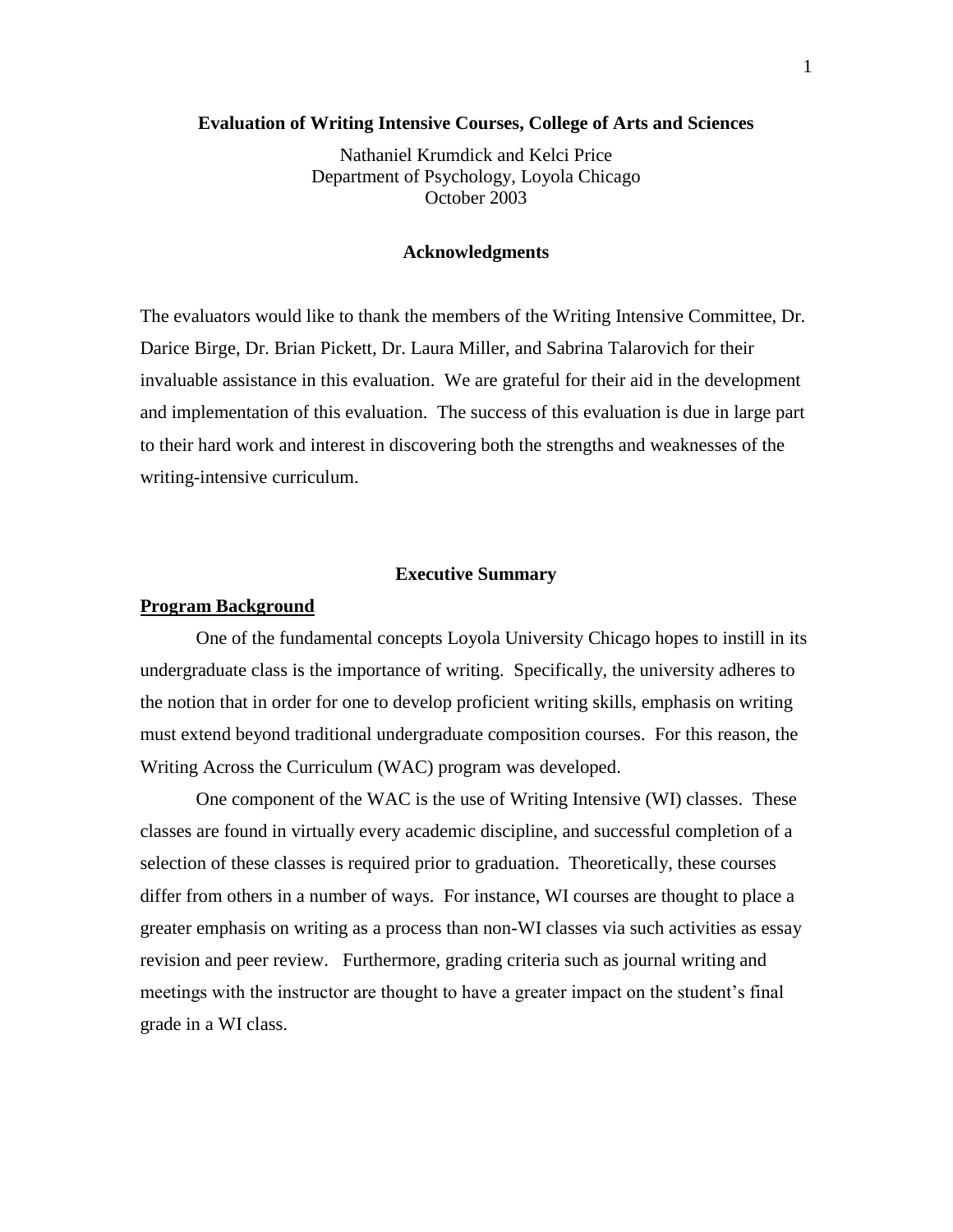### **Evaluation Focus**

In its 10-year history, no formal evaluation of the WAC program has been conducted. It is with the intention of addressing this deficiency that this particular research is focused. Specifically, the researchers sought to determine the general characteristics of WI and non-WI courses, and examine the degree to which these characteristics differ from one another. Additionally, an investigation into the impact of individual teaching style on the manner in which WI courses are taught was conducted, along with an exploration of the differences in WI implementation across various academic programs.

#### **Conclusions**

Certain patterns emerged in the process of this evaluation. In summary:

- WI courses tend to rely more heavily on qualitative measures of performance (e.g., essay and in-class writing activities), while non-WI classes used more quantitative measures of achievement (e.g., quizzes and exams).
- The use of progressive writing strategies (e.g., essay revisions) was more prevalent in WI courses than non-WI classes.
- There exists little variation between WI and non-WI classes that are taught by the same instructor.
- The general patterns observed differentiating WI from non-WI classes remains when examined across academic disciplines.

#### **Recommendations**

Based upon these findings, a variety of recommendations can be made:

- Determine whether the current usage of the various grading criteria meets the expectations of the writing-intensive curriculum.
- Evaluate the appropriateness of using identical syllabi for both WI and non-WI classes.
- Consider creating a formal standard for designating a class "writing-intensive."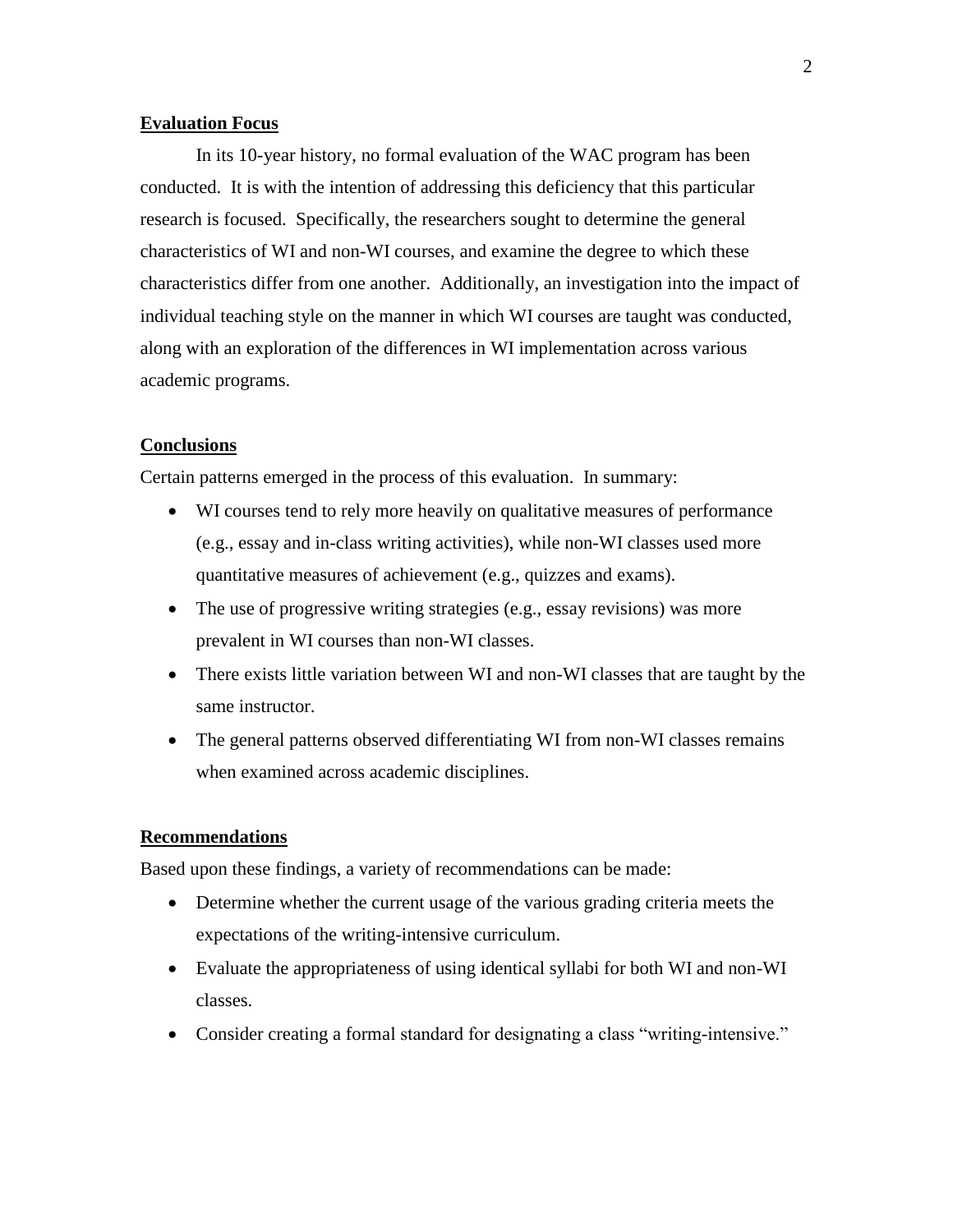# **Program Description: Writing Across the Curriculum program at Loyola University Chicago**

Loyola University Chicago adheres to the notion that an essential component of a student's college education is that they learn "to write clearly, persuasively, and gracefully." To this end, Loyola University has implemented a program designed to teach students about the process of writing and to ensure that students both maintain and improve their writing capability during their undergraduate careers. This program is called Writing Across the Curriculum (WAC).

The WAC program is required of all students and is part of the undergraduate curriculum. It has three main components: composition courses, writing-intensive courses, and curricular commitment. The first requirement is composition courses, which consist of two freshman writing classes (English 105 and 106) that are taken by most students. The second requirement is that students take two classes which are designated writing intensive. These courses are mainly at the 100 and 200 level in core curriculum courses, although some are at the 300 level within various majors. The third and final component is curricular commitment, which refers to the fact that all university faculty members attempt to include in their courses a significant amount of writing. Curricular commitment ensures that students are exposed to significant amounts of writing, which allows them to continually learn and refine writing skills.

There are several reasons that the WAC approach was adopted by Loyola University. One of the main principles associated with learning to write is that writing must be spread both horizontally and vertically in a curriculum. Horizontal writing means that students are exposed to writing in classes of all disciplines in their undergraduate curriculum. This promotes writing proficiency in the styles of all disciplines, which can be vastly different between academic areas. The concept of vertical writing means that students practice writing in all classes throughout their course of study, rather than concentrating the learning of writing into freshman English classes. Spreading the learning and practice of writing over students' course of study ensures that students both maintain and refine their writing skills over time.

There are two additional principles that guide the WAC program. The first principle is that the instruction of writing should promote writing as a process. The focus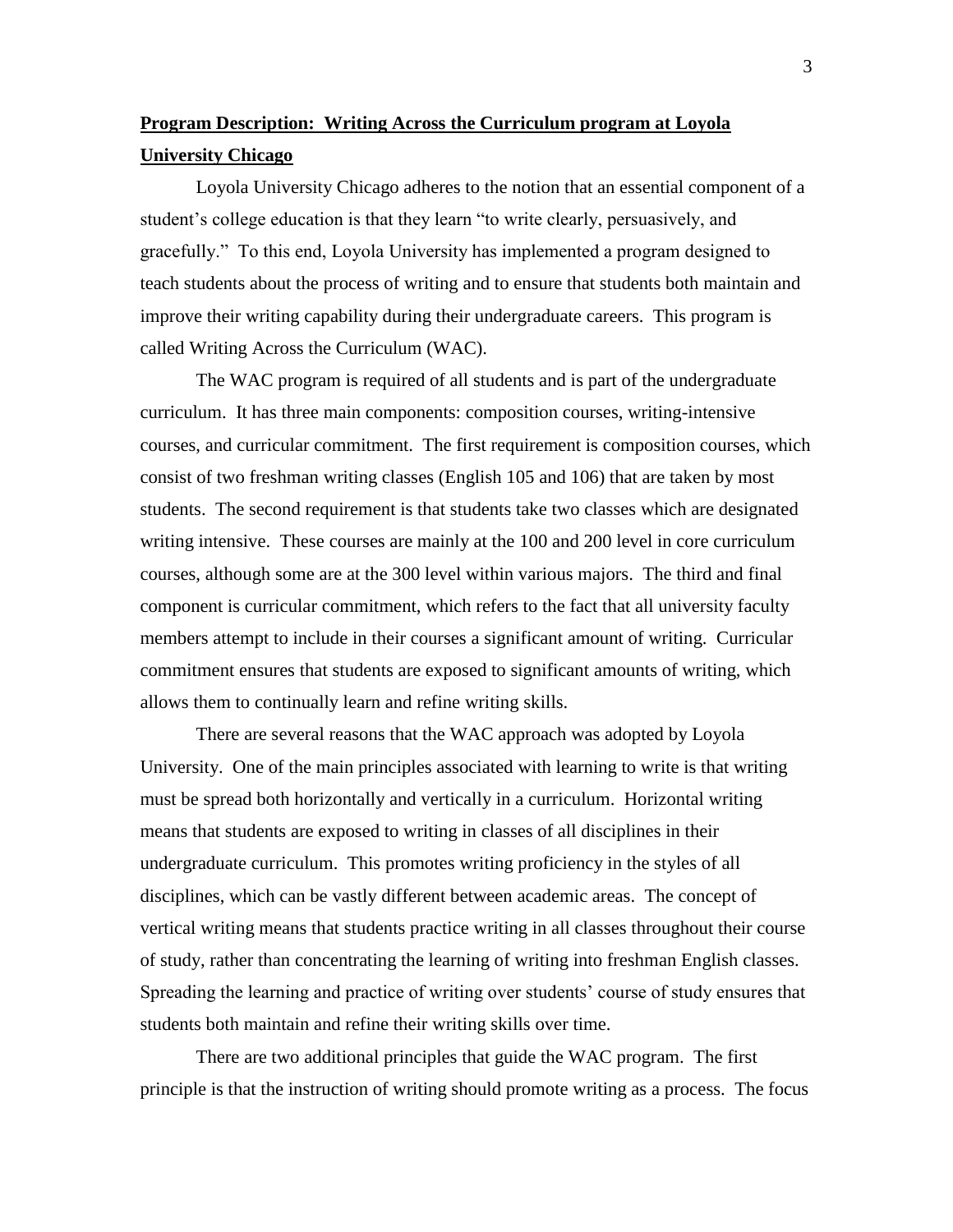is therefore placed on teaching students how to analyze a subject and organize the stages of their writing. Lastly, WAC is important because students learn the course material more effectively and deeply when they write about it. For these reasons, Loyola University feels it is an essential to emphasize the learning of writing throughout a student's undergraduate career.

#### **Focus of the Evaluation**

This evaluation focuses on the writing-intensive (WI) component of the curriculum. WI courses are specifically designed so that students will learn writing skills in different disciplines, and that the learning will be spread throughout their college career. Students are required to take at least two WI courses, and are not allowed to take them at the same time. This encourages students to take WI courses in different disciplines and ensures that they are reasonably spread across the student's undergraduate curriculum.

#### **Impetus for evaluation of the writing-intensive curriculum**

There are two main reasons that this evaluation was deemed to be essential. Firstly, the WI courses are an important part of the Writing Across the Curriculum program. Despite the fact that the WAC program (including WI courses) was implemented over 10 years ago, as of 2003 no evaluation had yet been undertaken to determine if writing-intensive courses were being implemented as had been outlined in the original implementation plan.

Secondly, anecdotal evidence suggested there were potentially a few problems with the implementation of the WI courses. Some professors mentioned to the evaluators (before the evaluation began) that they had had complaints from students who claimed that the designation of some courses as WI and others as not WI was unfair. The students felt that some courses that were designated non-WI had an equal or greater amount of writing than WI courses. Although the goal of WI courses is not merely to have a greater amount of writing than other courses, the evaluators felt that there may be a legitimate concern that the designation of courses as WI and non-WI courses may not be strongly linked to their writing content. Comments from professors that emerged in the early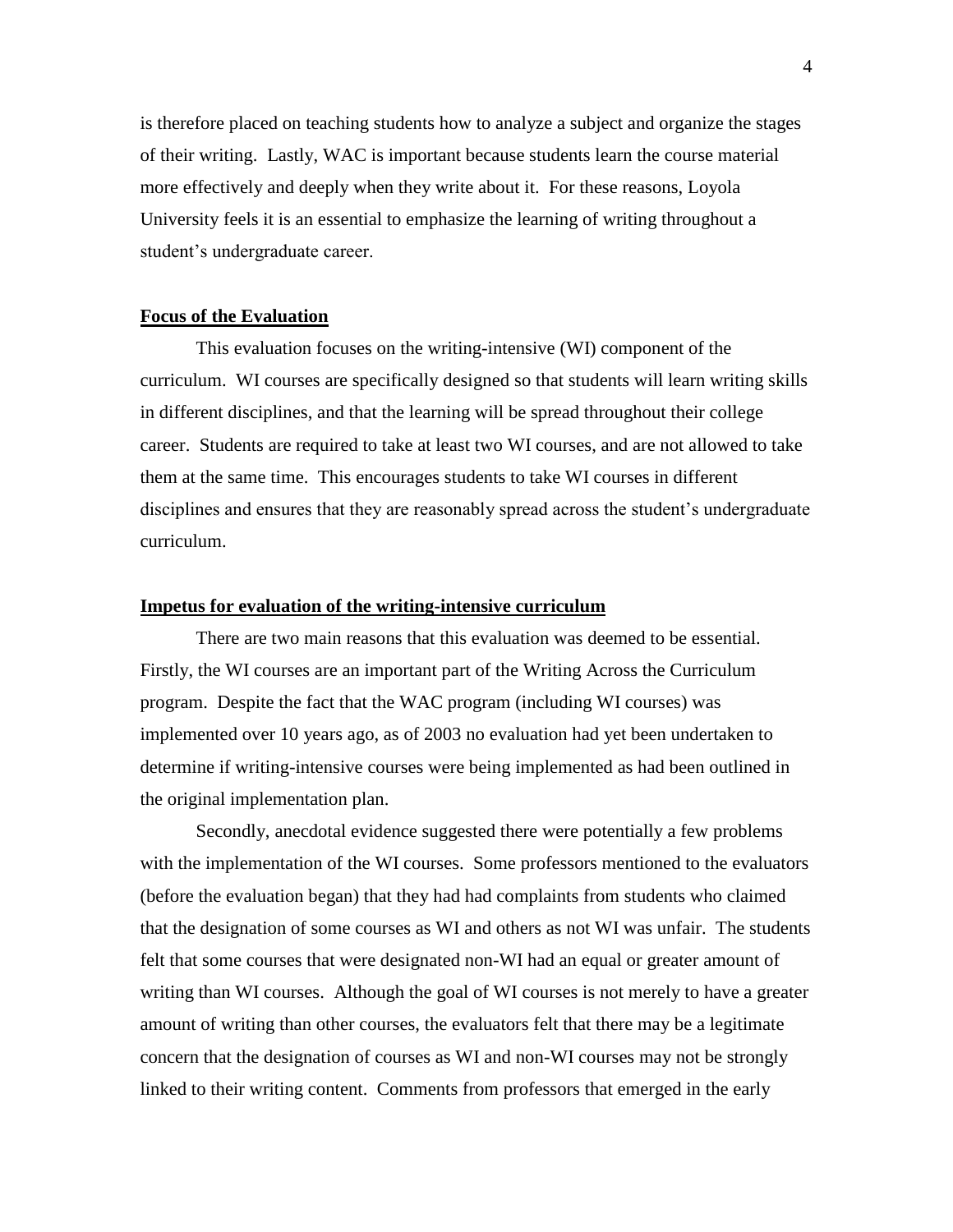stages of the evaluation also highlighted concerns about the implementation of WI courses. Since both faculty and students had expressed concerns, the evaluators felt that an evaluation of the implementation of WI criteria was warranted.

#### **Questions the Evaluation is Designed to Answer**

This evaluation was designed to answer five main questions:

- 1. What are the characteristics of writing-intensive courses as they are implemented?
- 2. Are the characteristics of writing-intensive courses as expected based on stated objectives in the WAC program?
- 3. What are the characteristics of non-writing intensive courses?
- 4. How do the non-writing intensive and writing intensive courses differ and in what ways are they the same?
- 5. Are the differences between writing intensive and non writing-intensive those that were expected?
- 6. What are the differences in the content of writing-intensive courses between departments?

Questions 1 and 2 examine the characteristics of writing-intensive courses as they are currently implemented at Loyola University and seek to determine whether or not the characteristics of these courses are those that were originally outlined as part of the WAC program. Question 3 is designed to determine the characteristics of the non-writing intensive courses, which form the basis of comparison for the writing intensive courses. Question 4 relates to the ways in which writing intensive and non-writing intensive courses compare, while question 5 looks at whether these differences were those that were expected in the original writing-intensive program. Question 6 takes a more finegrained approach, and asks whether there are differences in the characteristics of writingintensive classes between departments.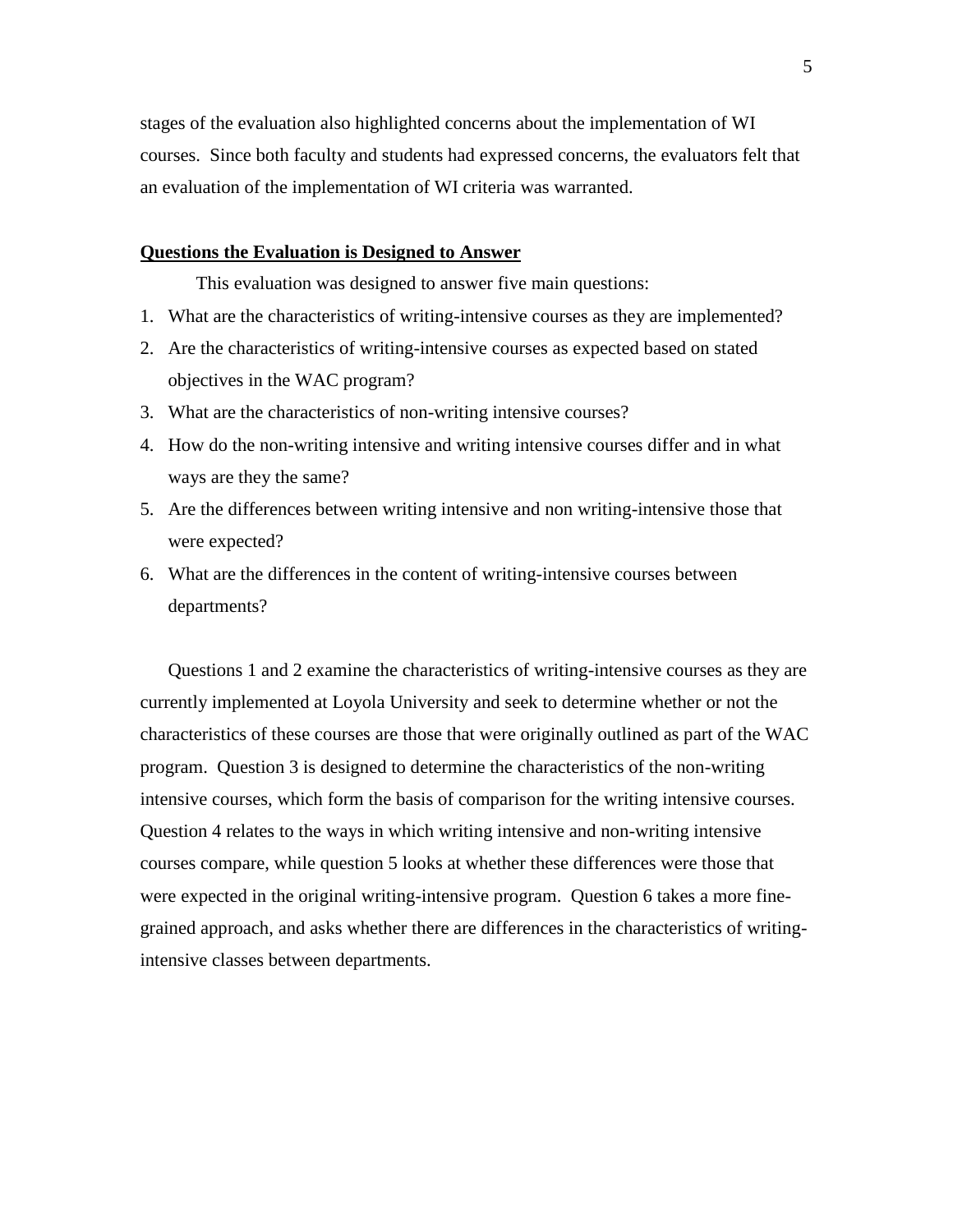#### **Stakeholders**

Stakeholders for this evaluation include the Writing Intensive Committee, Academic Council, professors (particularly those who teach writing-intensive courses), and undergraduate students.

The Writing Intensive Committee was formed in 2003 prior to this evaluation by Dr. Darice Birge from the Office of the Dean in the College of Arts and Sciences, with the goal of evaluating the writing-intensive curriculum. This committee includes Dr. Darice Birge, Dr. Brian Pickett (Biology), Dr. Laura Miller (Anthropology), and Sabrina Talarovich (undergraduate representative). The WI committee kindly incorporated the evaluators into their meetings and into their evaluation plans, and played a key role in this evaluation.

#### **Methods**

At the beginning of the evaluation the evaluators contacted Dr. Birge to obtain informational pamphlets about the Writing Across the Curriculum program, one of which was developed for faculty and the other one of which was developed for students. These pamphlets provided background information on the WAC program, and stated the goals and objectives of the WI courses.

In consultation with the Writing Intensive Committee, it was decided that the evaluation of the writing-intensive curriculum would be multi-phased. The first phase of the evaluation would be conducted by the present evaluators and would involve an investigation of the implementation of writing-intensive criteria in current WI classes. Specifically, certain characteristics of WI courses outlined in the informational pamphlets were deemed central to the objectives of the Writing Across the Curriculum program by the WI committee, and subsequently used to determine the program's degree of implementation (please see Appendix A for these characteristics).

In conjunction with committee members, the evaluators developed a list of questions that needed to be answered by the evaluation. The informational needs of the committee suggested to the evaluators than an analysis of class syllabi could be used to determine how WI criteria were being implemented. It was decided that the evaluation of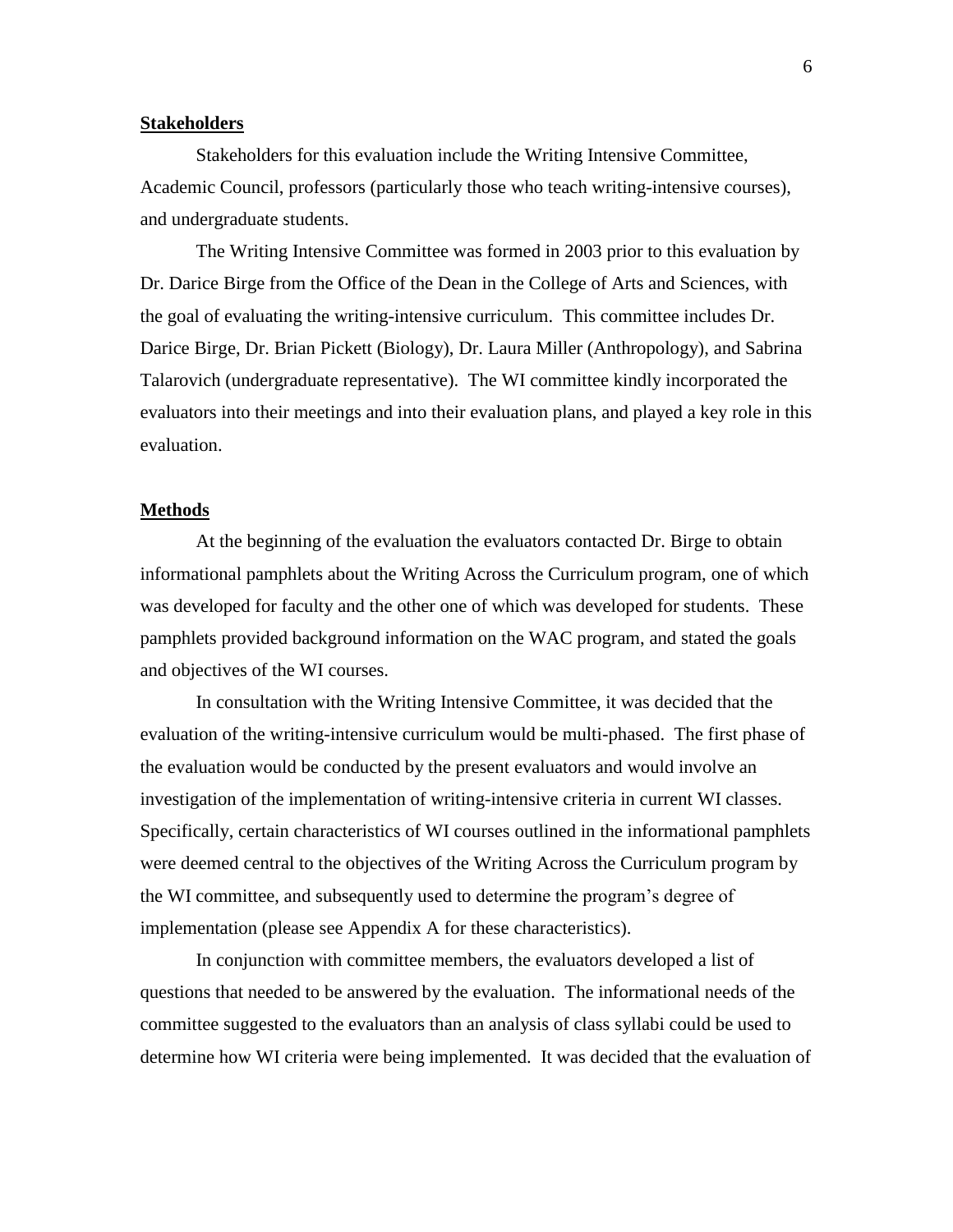the implementation of WI criteria would be limited to classes taught in the last five years (1998-2003).

The committee had already collected some syllabi. These were given to the evaluators and were used as the basis for the collection of more syllabi. It was decided to set a goal of obtaining syllabi from 50% of the WI courses. Three comparison groups were selected. The first syllabi in the first group were from WI classes. The second group was comprised of syllabi from non-WI classes that were the same course as the WI class and taught by the same professor. The final group consisted of non-WI classes that were different from the WI courses, and taught by different professors. Overall, 60 syllabi were identified for collection.

The relevant professors were e-mailed and their syllabi collected over a span of about 6 weeks. Reminder e-mails were sent out as necessary. Overall, 55 syllabi were returned out of the 60 requested. This led to a response rate of 91.7%. Please see Appendix B for more detailed figures pertaining to the number of syllabi of each comparison group requested and subsequently collected.

The syllabi were then content analyzed. An exhaustive list of the types of grading criteria used in both WI and non-WI was created. This list was presented to the Writing Intensive Committee, and changes were made based on their suggestions. The final coding list can be found in Appendix C, and reflects two basic categories. Syllabi were first analyzed to identify grading criteria (e.g., the presence of exams, essays, etc.). Then, each grading criteria was coded to reflect conditional elements (e.g., whether or not drafts were used for the grading criteria, whether or not it actually contributed towards the student's overall grade in the class, etc.).

Following content analysis, comparative analysis were conducted on the data using SPSS to compare the various grading criteria and subsequent conditional elements across writing intensive and non-writing intensive courses. Please note that a more detailed Methods section is available in Appendix F.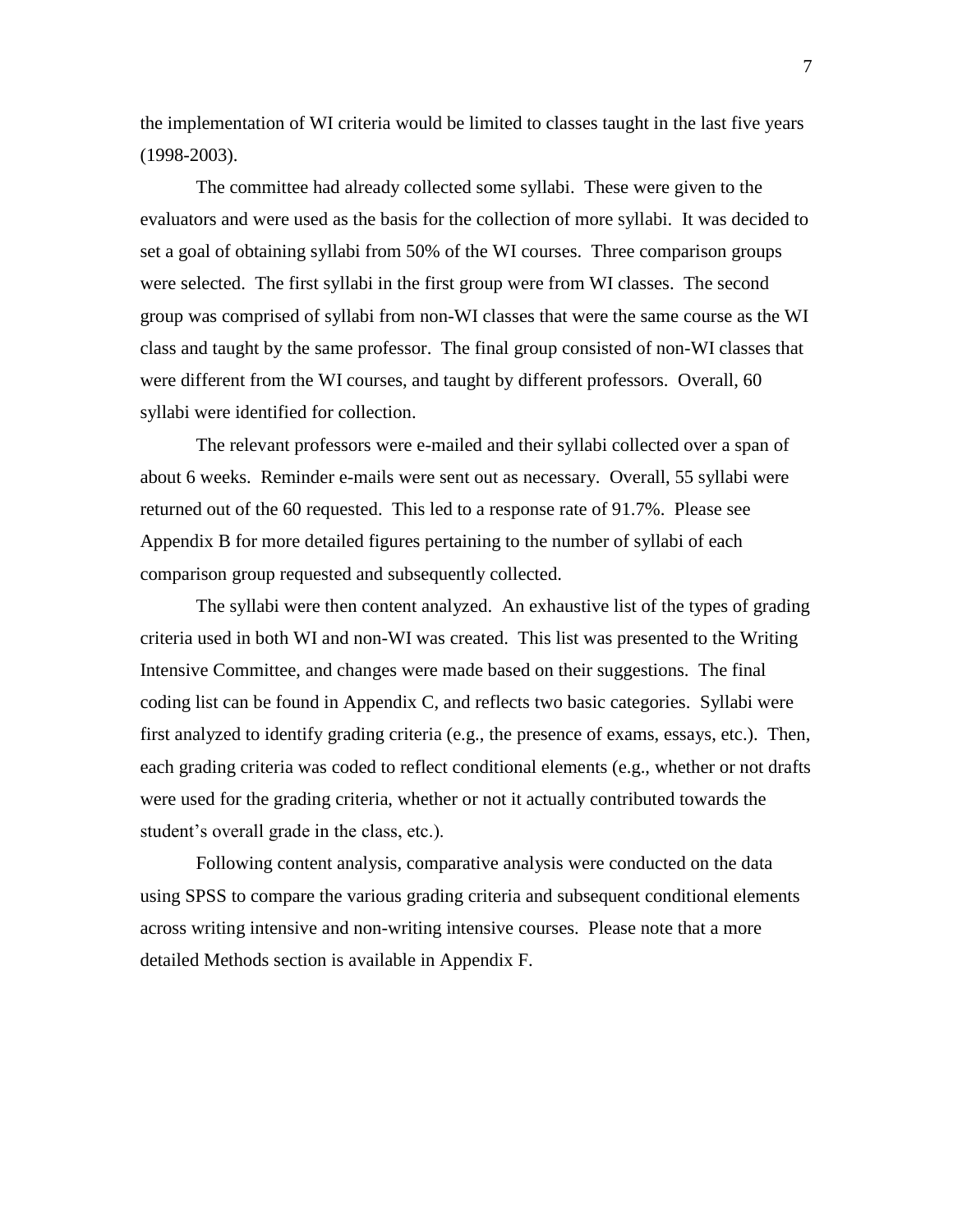#### **Results**

#### *Characteristics of Writing-Intensive Classes*

The first analysis conducted looked at the type of grading criteria used in WI courses. As can be seen in Table 1 (Appendix D), the most often used grading criteria in writing intensive classes were exams, which were used in 68.8% of classes. However, from the syllabi it could not be determined whether these exams necessarily included writing components. In terms of writing exercises, the most popular by far were medium essays (59.4%), followed by short essays (43.8%) and long essays (37.5%). Writing exercises that were moderately used included in-class writing (28.1%) and non-essay homework (21.9%). The most infrequently used writing criteria were journals, which were used in only 12.5% of classes.

Of the conditional elements that were examined, the use of drafts in writing assignments was of paramount interest because it was thought to be a fundamental component of writing-intensive courses. Of those writing-intensive classes using takehome writing assignments, 35.7% stressed the use of drafts on short essays, 36.8% on medium essays, and 50.0% on long essays. Please see Table 2 for these findings.

#### *Characteristics of Non-Writing Intensive Classes*

The second analysis looked at the characteristics of non-writing intensive courses. Non-WI courses were found to use all the same grading criteria as WI courses with one exception: no non-WI classes used meetings with the professor as a component of the student's final grade. As can be seen in Table 3, by far the most popular assessment in non-writing intensive courses was exams, which were used in 87% of courses. The second most popular grading component was class participation (65.2%). In terms of writing assignments, the most frequently used were long essays (39.1%), medium essays (26.1%), and short essays (21.7%). The least frequently used types of writing assessments were journals and non-essay homework (both 13%).

Also, for comparative purposes, an investigation into the use of drafts in takehome writing assignments by non-writing intensive classes was conducted. Of those classes using take-home writing assignments none used drafts on short essays, 33.3%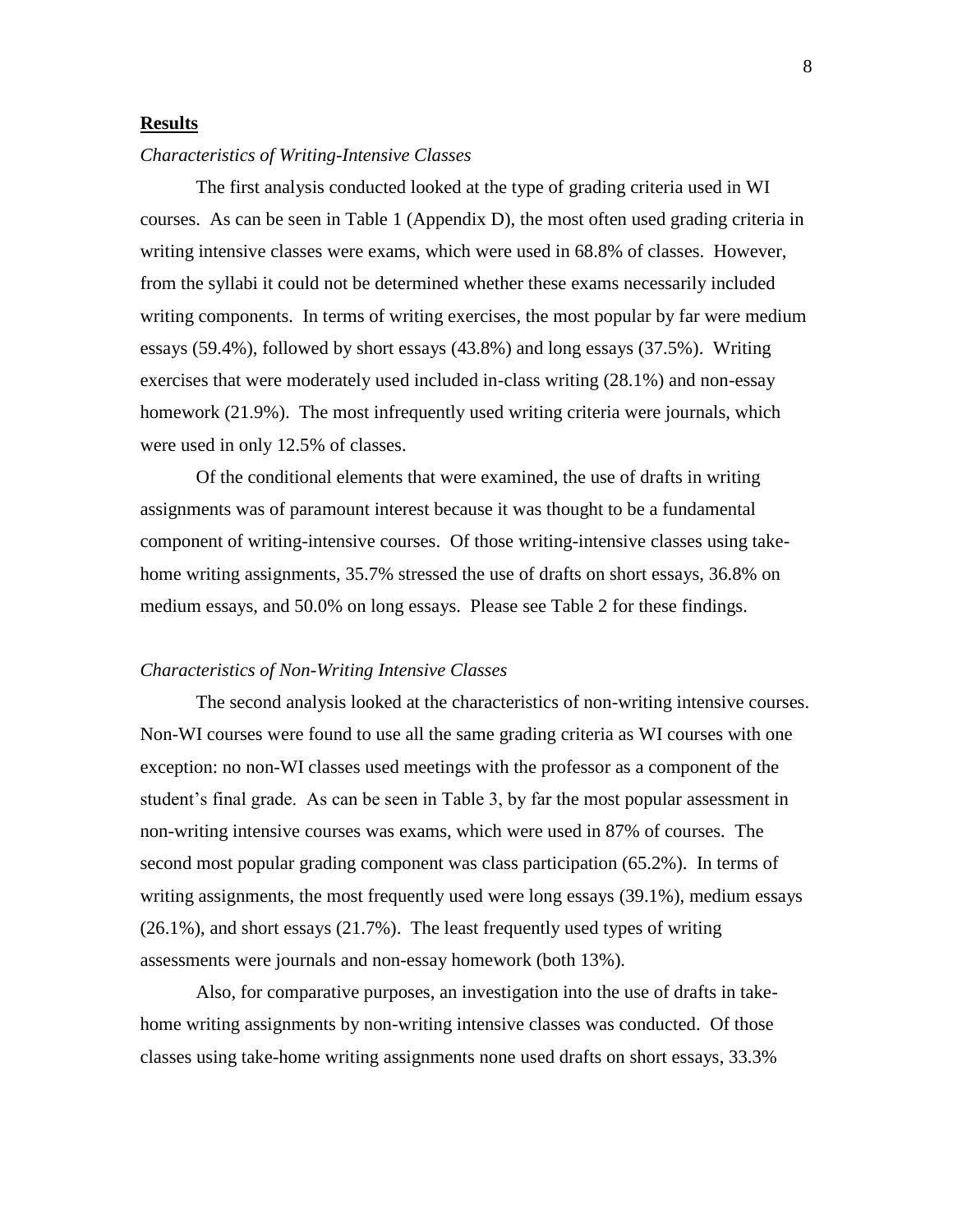used drafts on medium essays, and 11.1% on long essays. Please see Table 4 for these findings.

#### *Comparison of writing-intensive and non writing-intensive classes with same professor*

Differences in writing intensive and non-writing intensive courses were also examined across the same courses taught both WI and non-WI by the same instructor. This provides a 'pure' measure of the differences between WI and non-WI courses, because it controls for the type of course and the instructor. However, this also creates a potential problem because professors who teach WI classes may be fundamentally different in their teaching style to those who do not teach WI classes. For this reason, two comparison groups were used, same teacher/same course and different teachers/different course. The above comparisons combine both these groups, whereas this comparison looks only at same teacher/same course. As can be seen in Table 5, the largest difference between WI and non-WI courses with the same professor occurs for medium essays. In WI courses, 60% use medium essays whereas in non-WI courses only 30% use medium essays. All other grading criteria occur in fairly similar percentages between WI and non-WI courses which have the same professor.

### *Comparison of writing-intensive and non writing-intensive across academic programs*

The final analyses focused on the grading characteristics across academic disciplines. The same criteria previously examined were now investigated across different academic programs, as well as across WI and non-WI courses within each department. Please see Tables 6 and 7 for detailed findings.

In general, courses within the Social Science curriculum used long essays most, with 57.1% of the sampled classes using this grading criterion. Communications curriculum used the most in-class writing (43.5%), medium length essays (60.9%), and class participation (73.9%), while Art classes tended to use the most non-essay homework (17.4%) and class presentations (66.7%). Humanities courses used short essays (52.6%), quizzes (47.4%), and exams (89.5%) most of all.

The use of drafts in writing assignments was similarly examined across academic disciplines. This analysis revealed that drafts on short and medium essays are most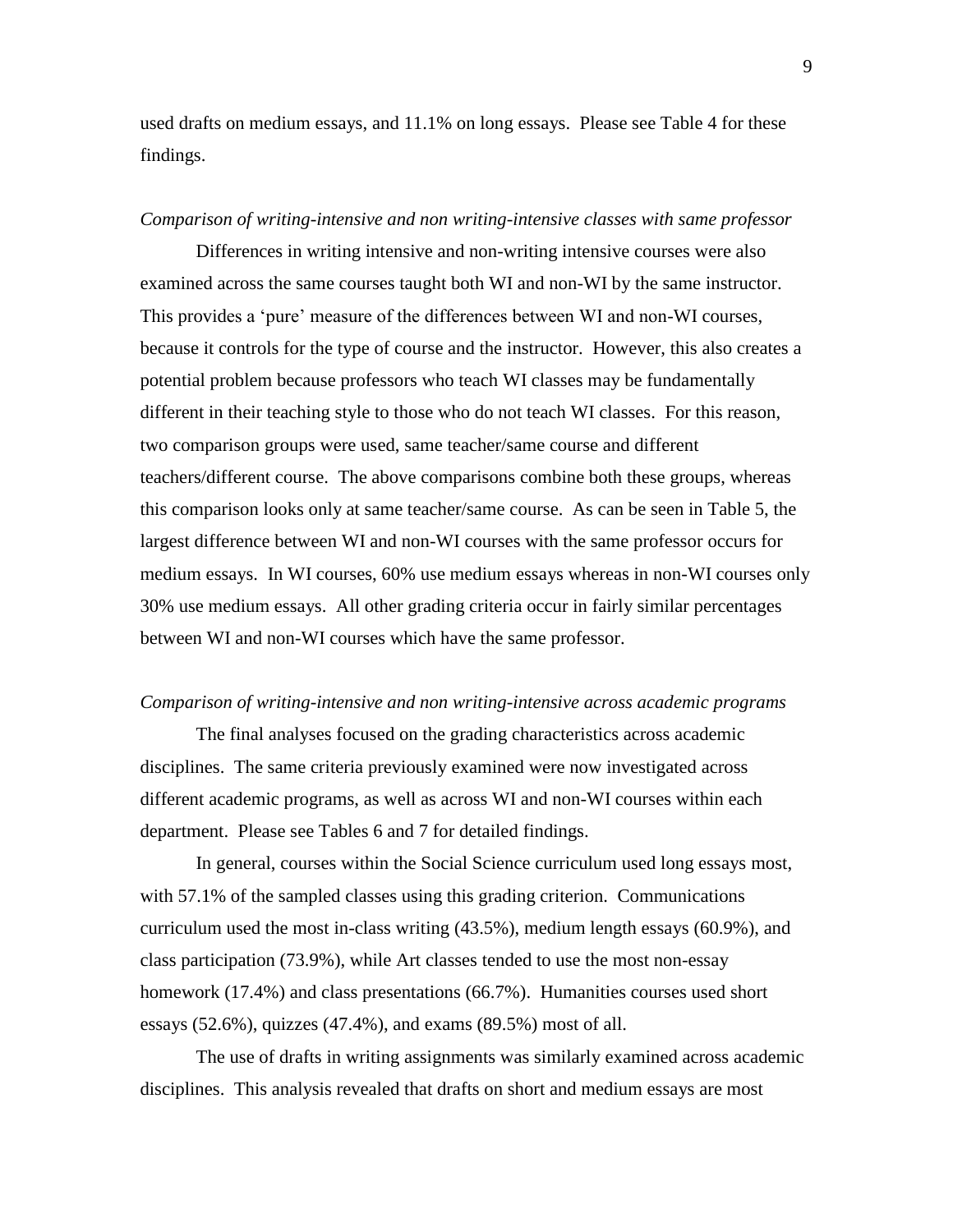frequently used by Communication courses (37.5% and 42.9% respectively), while classes in the Social Science curriculum most frequently uses drafts for long essays  $(75.0\%)$ .

The final analysis focused on examining the usage of the various grading criteria across WI and non-WI classes within individual academic disciplines. Detailed findings of this analysis can be found in Table 8. It should be noted that, due to small sample sizes within each category, these comparisons are somewhat provisional. However, one pattern that seems to emerge is that, on average, WI classes tend to use more qualitative measures of achievement (i.e., essays of all lengths, in-class writing, etc.), while non-WI classes typically use more quantitative measures (i.e., quizzes, exams, etc.). For instance, 73.3% of sampled WI Communications classes use medium length essays, while only 37.5% on non-WI Communications classes do so. Furthermore, while only 50% of WI Art classes use exams as a grading criterion, 100% of the sampled non-WI classes do so. While this trend is not absolute for all academic disciplines, it does seem to replicate the pattern previously observed in the initial global evaluation of differences in grading criteria usage.

#### **Conclusions**

From these findings, several interesting conclusions can be drawn. These will be discussed with reference to the evaluation questions stated earlier.

# *How do the characteristics of writing-intensive differ from those of non writing-intensive courses?*

Writing-intensive classes used grading criteria consisting of short and medium essays substantially more often than non-WI classes. WI classes also tended to use inclass writing, non-essay homework, and presentations more frequently compared to non-WI courses. Only WI courses contained meetings with the professor, but this was very infrequently used. In contrast, non-writing intensive classes tended to use quizzes and exams with much greater frequency than WI classes did. Both WI and non-WI courses used journal writing, long essays, participation and presentations to approximately the same extent. In terms of the use of drafts, it was found that WI courses used drafts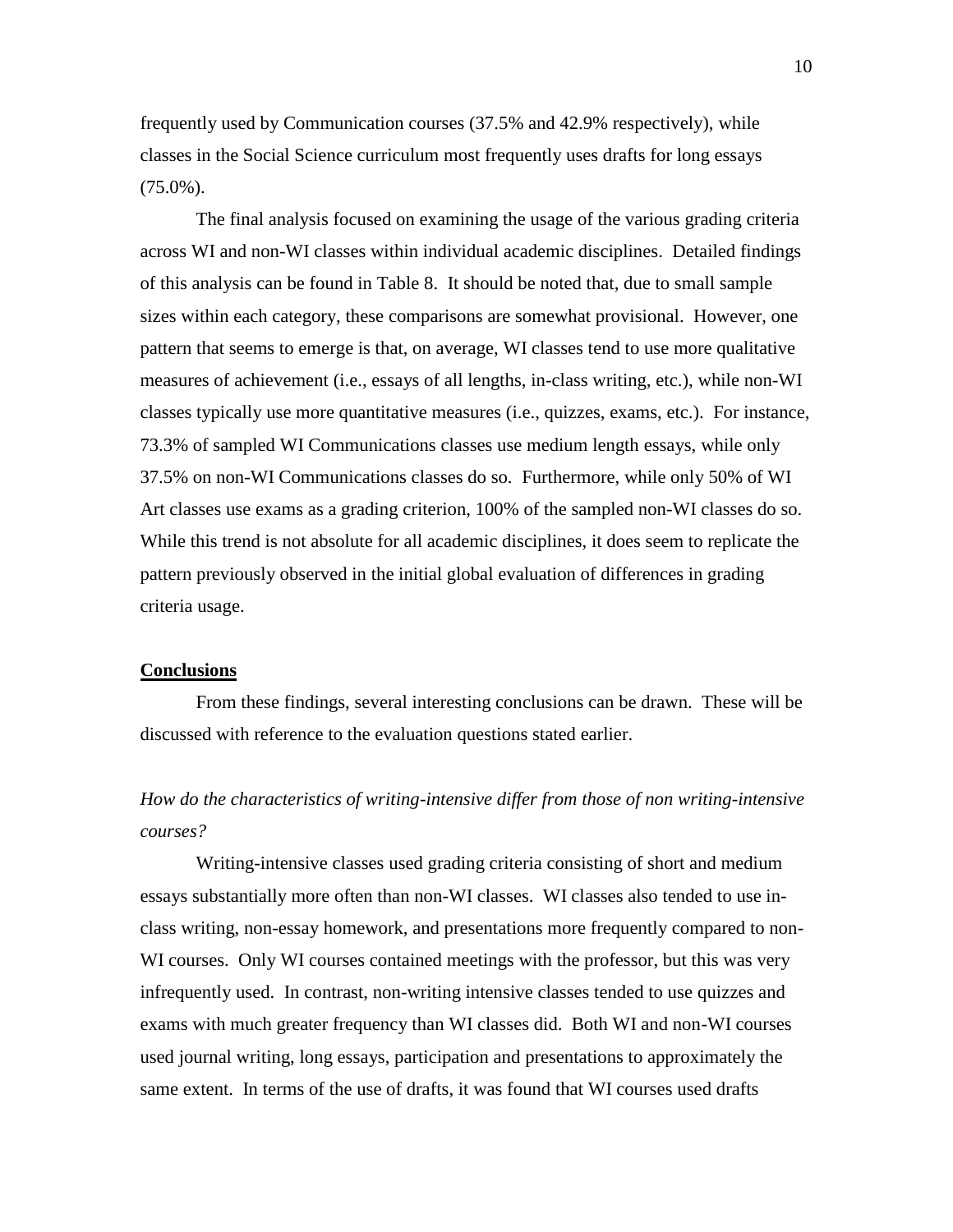substantially more for short and long essays, but not for medium essays. Overall, WI courses were found to use some writing assignments much more than non-WI classes. However, it was surprising that WI courses did not use more drafts for medium essays than non-WI courses did.

#### *Do writing-intensive and non-writing intensive courses differ in the expected ways?*

The findings from this evaluation indicate that writing-intensive classes are currently meeting some of the tenets of the writing-intensive program, while others remain unfulfilled.

Writing assignments such as short and medium essays, and in-class writing were indeed more frequent in WI courses, indicating that these classes are using writing as a tool for learning. The more frequent use of drafts for short and long essays in WI classes suggests that these courses are focusing on the process of writing, rather than the sheer volume of written text. Also, as expected, non writing-intensive classes tended to rely more heavily on quantitative grading criteria. In these courses, the process of writing appears to be de-emphasized in favor of quizzes and exams as a means of determining course performance. Overall, WI courses tended to use more writing based exercises than non-WI classes. This was expected based on the goals of the writing-intensive program, and indicates that WI classes are indeed meeting some of the criteria of the writing-intensive program.

While these findings suggest that the tenets of WI courses have been implemented to some extent, there is still some cause for concern. One of the major concerns is with the use of drafts. Drafts are considered a significant part of the writing-intensive program because they are an obvious way of providing students with feedback on their writing, and allowing them the chance to improve their writing skills. Although WI classes used drafts more than non-WI classes did for short essays and long essays, the actual percentage of WI classes using drafts was surprisingly low. Approximately 36% of WI classes used drafts for short and medium essays, while 50% used drafts for long essays. Considering that drafts are assumed to be such an essential part of WI courses, it is disappointing that so few WI courses actually used them.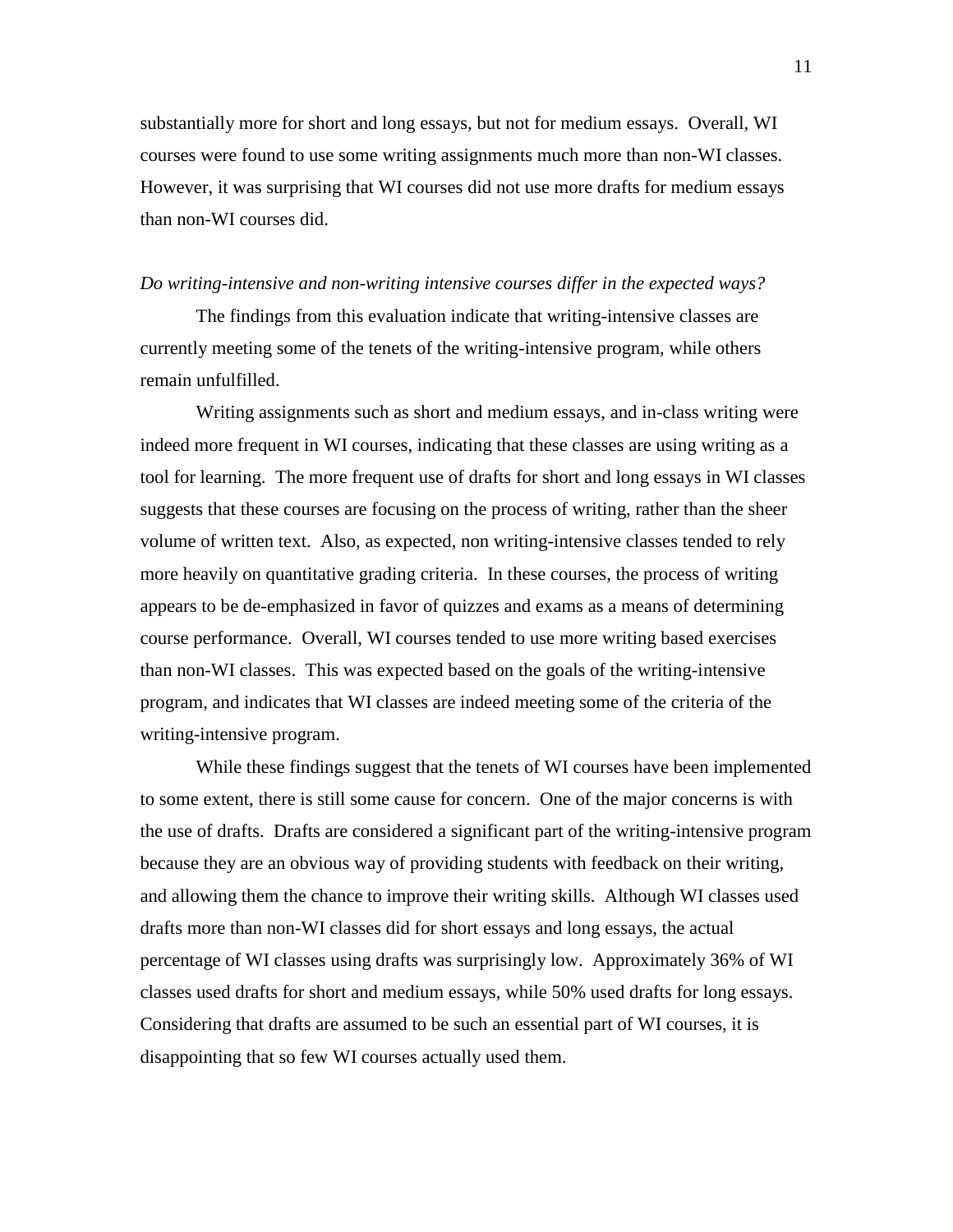Additionally, the analysis of the same class being taught WI and non-WI by the same instructor revealed that there is little variation in course curriculum in these classes, regardless of whether they were designated WI or not. While professors did tend to assign more medium length essays in writing intensive sections of their classes (60.0% versus 30.0%), there was little or no variation in every other grading criteria examined. Furthermore, the use of drafts in these courses did not differ between WI and non-WI courses except in the case of short essays. This suggests that these instructors do not differentiate between WI and non-WI sections of the same class. The evaluators and committee had expected this, since several professors directly reported to the evaluators that they utilized the same syllabus for both WI and non-WI sections.

This evaluation does not presume to draw a conclusion about whether it is positive or negative that writing intensive professors tend to teach all their classes with a high emphasis on writing. A positive aspect of this is that students are being exposed to the process of writing even when they are not in a class that is required to directly focus on writing skills. This will serve to improve their writing skills. A negative aspect of this is that students in the non-WI sections are completing the same work as students in the WI sections, and yet are not getting credit for the WI component. Further discussion by the Writing Intensive Committee on this issue is needed to determine the impact and importance of this finding.

In some respects it is very difficult for this evaluation to determine whether writing-intensive courses are meeting the implementation criteria originally determined by Loyola University. One reason for this is that there is no formal standard which WI courses can be compared against to ensure that they are meeting set criteria. Professors of WI classes are given a workshop on the importance of the process of writing and how to implement writing techniques in their classes, but they are then left to their own discretion about how to implement the techniques and to what extent. Because of the lack of a formal standard, it is nearly impossible to draw firm conclusions about whether the current WI classes are meeting expected levels of implementation of WI characteristics.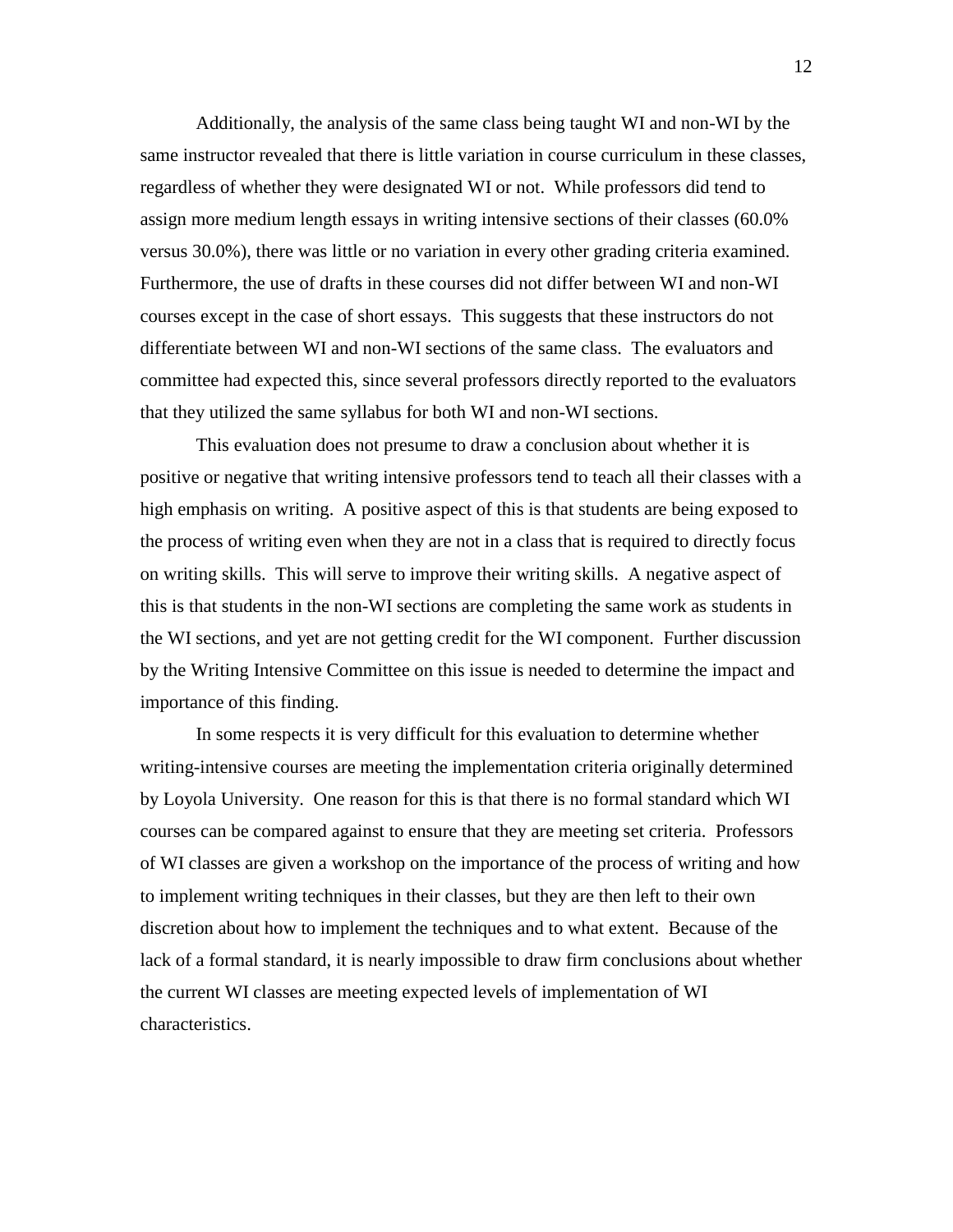*What are the differences in the content of writing-intensive courses between departments?*

An additional concern is raised by comparisons across academic disciplines<sup>1</sup>. Distinct patterns of grading criteria usage emerge when examined in the context of academic program. For instance, classes in the Communications curriculum tend to use the most in-class writing, medium length essays, and participation. Social Science classes tend to use the most long essays, while classes in the Arts seem to use the most non-essay homework and class presentations. Finally, Humanities classes tended to use the most short essays, quizzes, and exams. No single curriculum seemed to use journal writing or meetings with professors with any significant frequency.

Naturally, one can expect fluctuations in the use of certain grading criteria according to course curriculum. Certain subjects logically tend to be measured one way over another (e.g., you would not traditionally measure math proficiency with an essay). For this reason, differences in grading criteria were examined across academic disciplines as a function of writing intensive and non-writing intensive course sections<sup>2</sup>. For the most part, writing intensive courses did tend to use more in-class writing, non-essay homework, short essays, medium essays, long essays, and meetings with the professor. Non-writing intensive classes across the various academic disciplines tended to use more quizzes and exams, while little variation of the use of presentations and participation was observed across writing intensive and non-writing intensive classes (please see Table 9 for these figures).

#### **Recommendations**

 $\overline{a}$ 

In general, the writing-intensive section of the Writing Across the Curriculum program has been implemented with a certain degree of success. Classes with the writing-intensive designation do tend to place a greater level of emphasis on the elements of writing outlined by the Writing Across the Curriculum, while non-writing intensive classes tend to rely more on quantitative measures of achievement. However, there are

<sup>&</sup>lt;sup>1</sup> It should be noted again that, due to sample size, conclusions drawn from these particular analyses are tentative at best.

<sup>&</sup>lt;sup>2</sup> Only applicable findings are discussed (e.g., if a curriculum did not use a grading criterion in either writing intensive or non-writing intensive courses, they are omitted).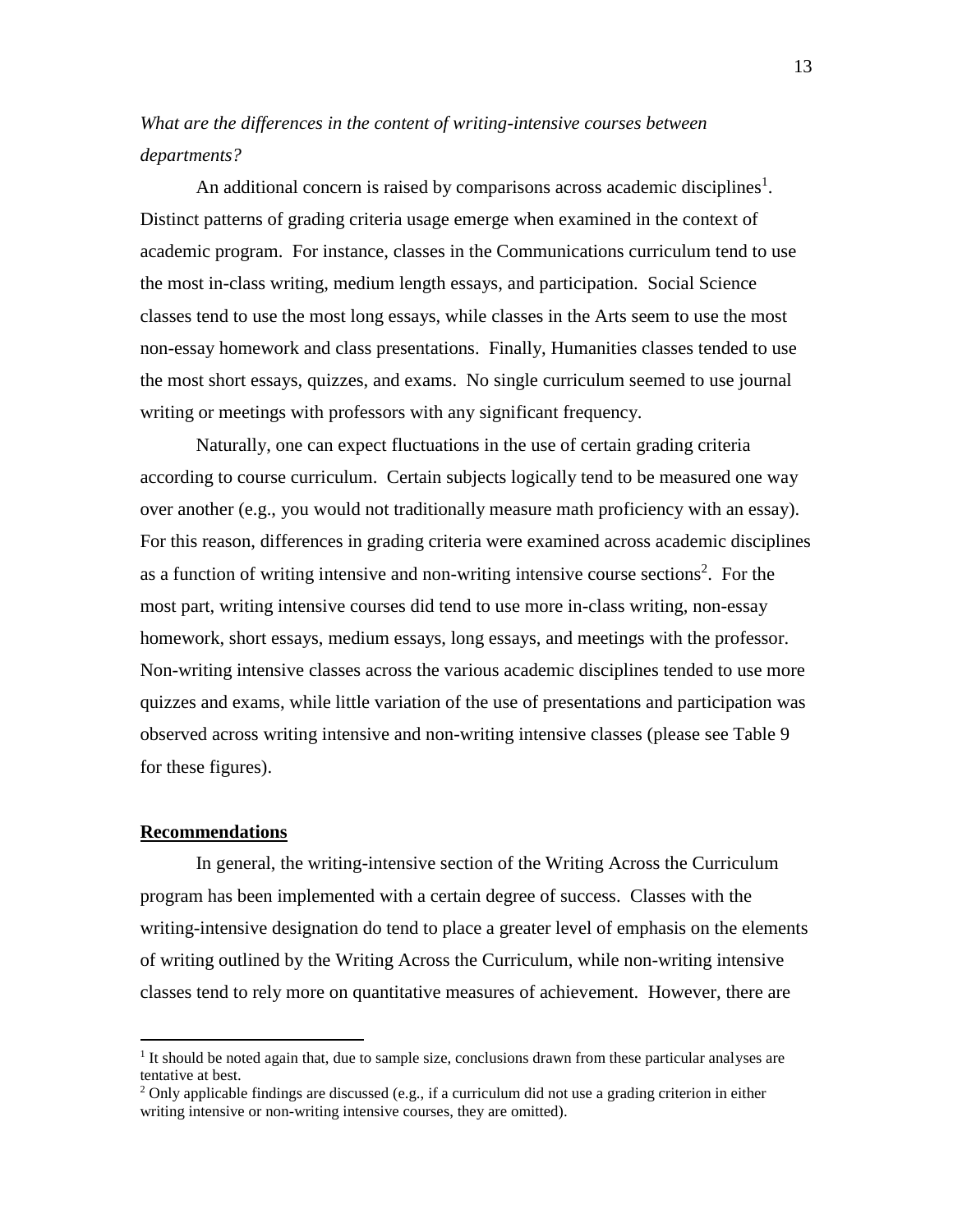some areas in which 'fine-tuning' may improve the implementation of the writingintensive program. The following recommendations are designed to aid in a consideration of ways in which the strengths and weaknesses of writing-intensive courses can be identified.

- *a) Determine whether the current levels of usage of various grading criteria are meeting the expectations of the writing-intensive curriculum*
	- o This evaluation has described the differences between WI and non-WI classes, but it cannot determine whether these differences are appropriate and reflect the expectations of the writing-intensive curriculum.
	- o It is suggested that a committee consider the differences found and determine which writing-intensive criteria are being well utilized in WI classes, and which need to be encouraged.
- *b) Determine the appropriateness of using identical syllabi for both WI and non-WI classes.*
	- o Because some students have expressed discontent with non-WI classes to the effect that they feel they include the same amount of writing as WI classes, it is felt by the evaluators that further discussion on this point is critical. Whether it is acceptable for WI and non-WI courses to use identical or very similar syllabi is a decision that will need to be made by the relevant stakeholders (e.g., Writing Intensive Committee or Academic Council).
- *c) Consider creating a formal standard for writing-intensive classes.*
	- o Future discussions on WI classes should include consideration of the necessity for, and possible form of a formal WI standard. Creating a formal standard would ensure greater consistency in the characteristics of WI classes, and would ensure that all WI classes were meeting at least minimal expectations.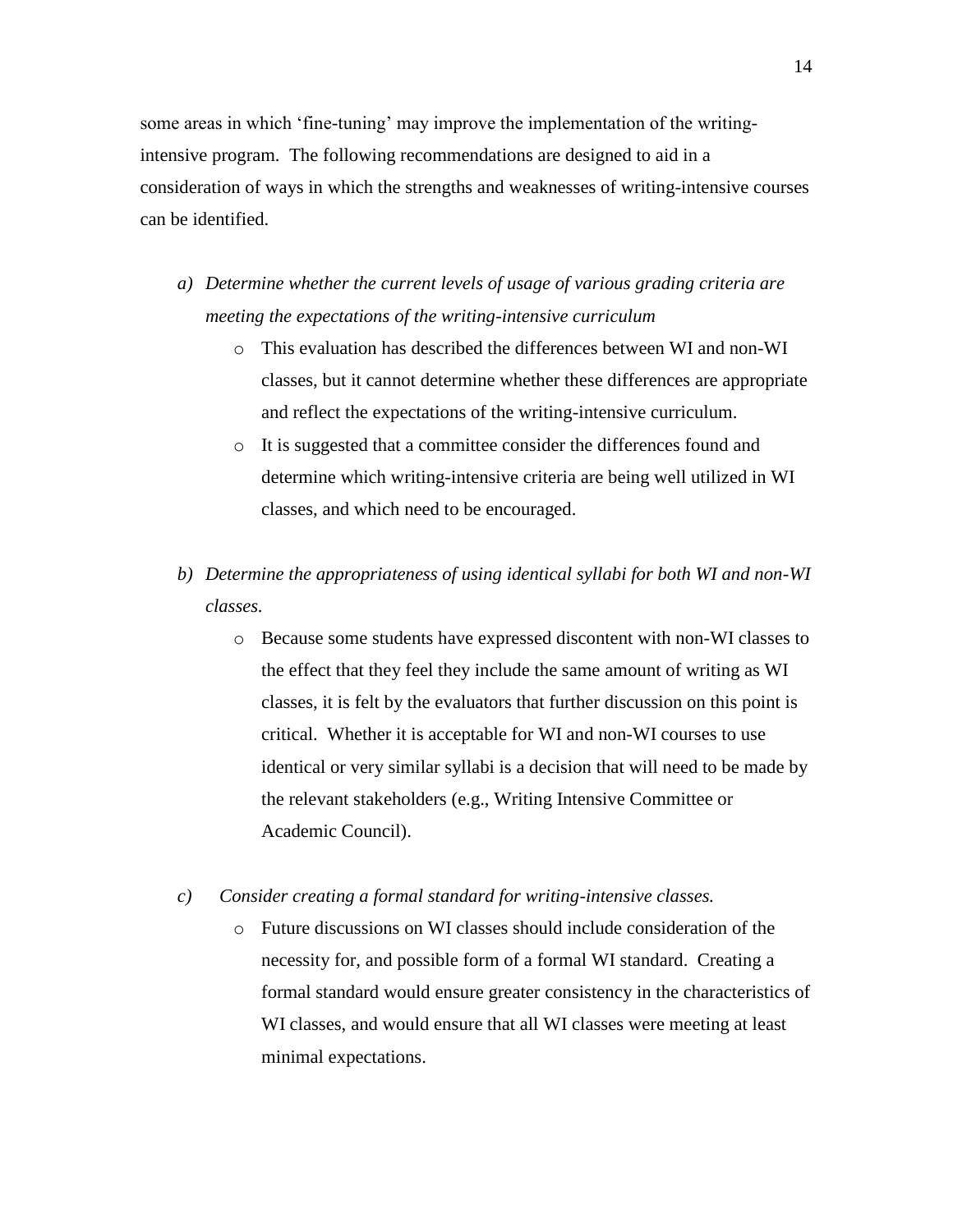- o A standard would also eliminate some of the difference in WI classes across departments.
- o A formal standard does not have to be problematical for existing WI classes, and can be designed in a way that is flexible enough to recognize the needs of different disciplines.
- o One possibility is the creation of a 'checklist' from which instructors would choose a minimum number of criteria to implement in their WI classes.

#### **Limitations to this evaluation**

One of the major limitations of this evaluation is that because we relied entirely on data provided by the syllabi, any writing related learning that occurred in class but was not mentioned on the syllabus is not recognized in this data. For example, if a teacher held in-class seminars about writing methods or techniques but did not include this on the syllabus, then our data will not reflect this. Therefore, this data may underestimate the amount of writing related learning that occurs in classes and may also fail to recognize types of teaching that occurred (e.g., writing seminars). It is hoped that future evaluations will include discussions with the writing-intensive professors that will explore in more depth the techniques they use in their WI classes to teach the process of writing.

Another limitation to this evaluation is that not all WI classes were sampled. Unfortunately, because of time constraints it was not practical for the evaluators to collect all WI syllabi, and so only a sample were taken. For this reason, findings should be interpreted with care. This is especially true in the case of comparing across departments, because in some departments a very limited number of syllabi were collected due to the small number of WI classes offered in that discipline.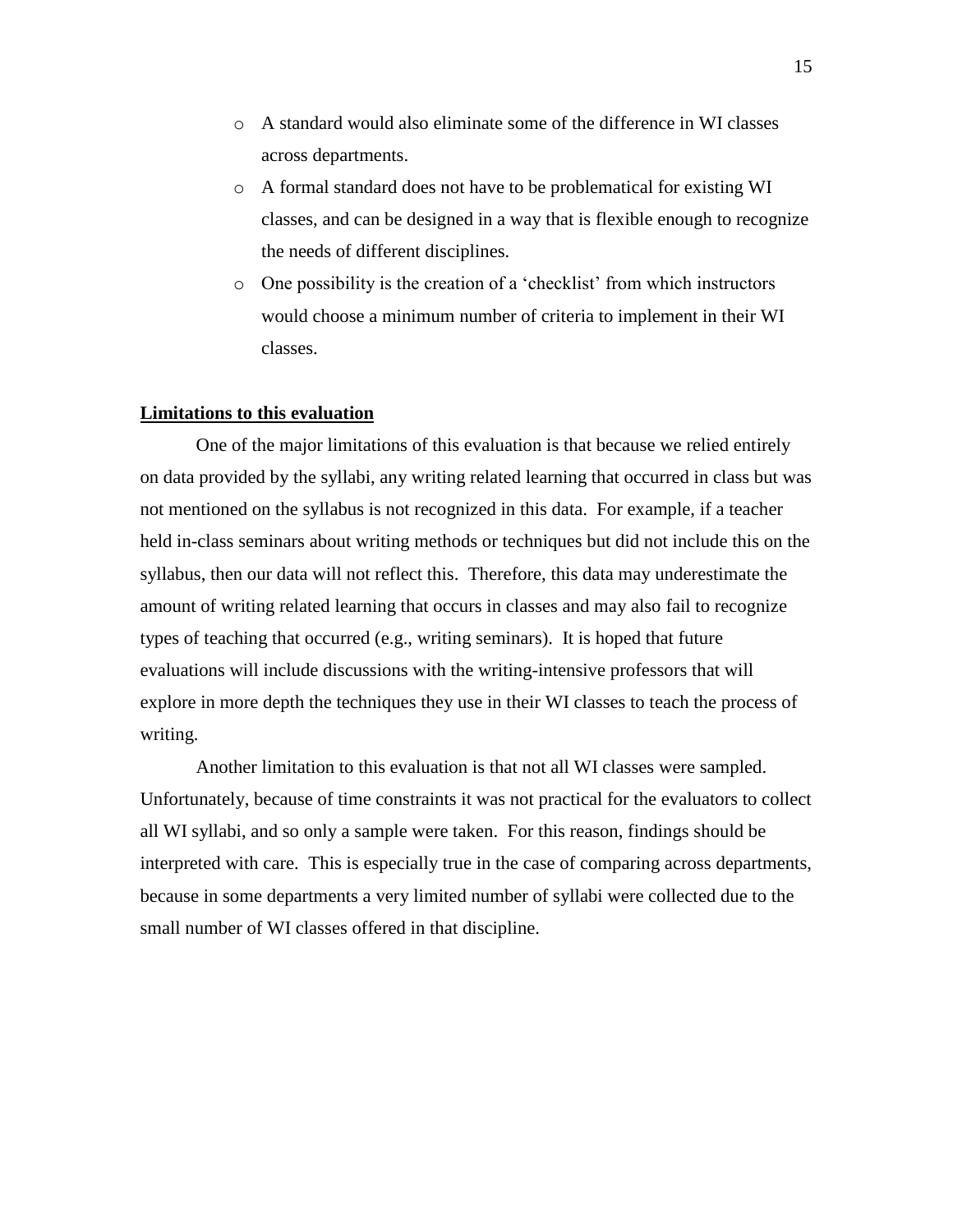### **Appendices**

- Appendix A Central Characteristics of Writing Intensive Courses
- Appendix B Number of syllabi requested/collected from the various comparison categories
- Appendix C Syllabus Variable Coding List

Appendix  $D - Tables$ 

- Table 1: Percentage of writing-intensive courses using each grading criteria
- Table 2: Percentage of WI courses using drafts for various writing assignments.
- Table 3: Percentage of non writing-intensive courses using each grading criteria
- Table 4: Percentage of non-WI courses using drafts for various writing assignments.
- Table 5: Percentage of WIC and Non-WIC taught by the same instructor using each type of grading criteria
- Table 6: Percentage of grading criteria used in each academic program.
- Table 7: Percentage of draft use by academic program.
- Table 8: Percentage of grading criteria used by WIC and Non-WIC across academic programs

Appendix  $E -$  Agreements

Appendix F – Detailed Methods Section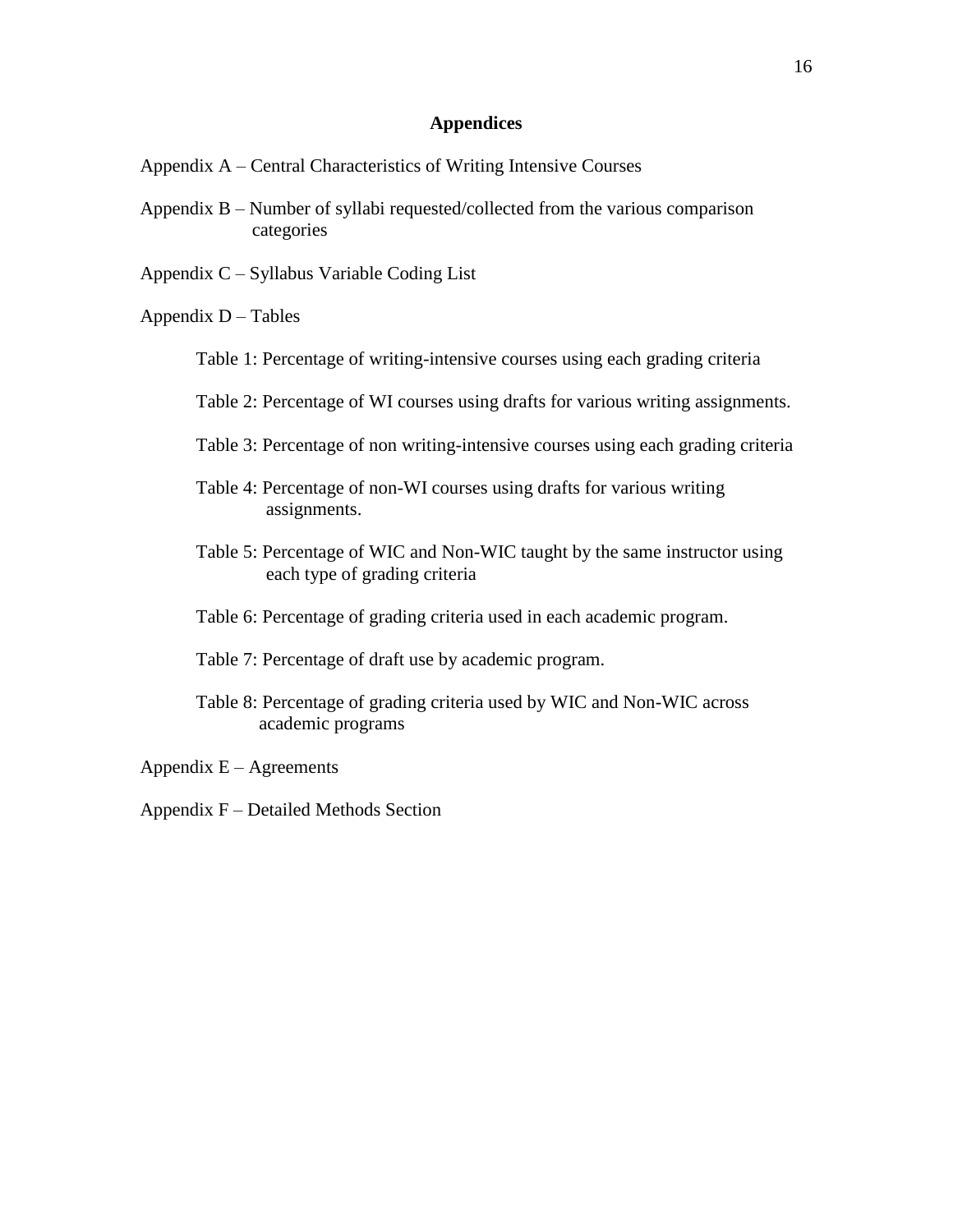### **Appendix A**

## **Central Characteristics of Writing Intensive Courses as Determined by the Writing Intensive Committee in 2003**

- Essay writing
- Journal writing
- In-class writing exercises
- The use of drafts
- Peer review of writing assignments
- Writing assignments progressive within a common theme

### **Appendix B**

## **Number of syllabi requested/collected from the various comparison categories**

| <b>Syllabus Category</b>            | <b>Number Requested</b> | <b>Number Collected</b> |
|-------------------------------------|-------------------------|-------------------------|
| Writing Intensive                   |                         |                         |
| Non-WI: Same course instructor      |                         |                         |
| Non-WI: Different course instructor |                         |                         |
| Total                               | 61                      |                         |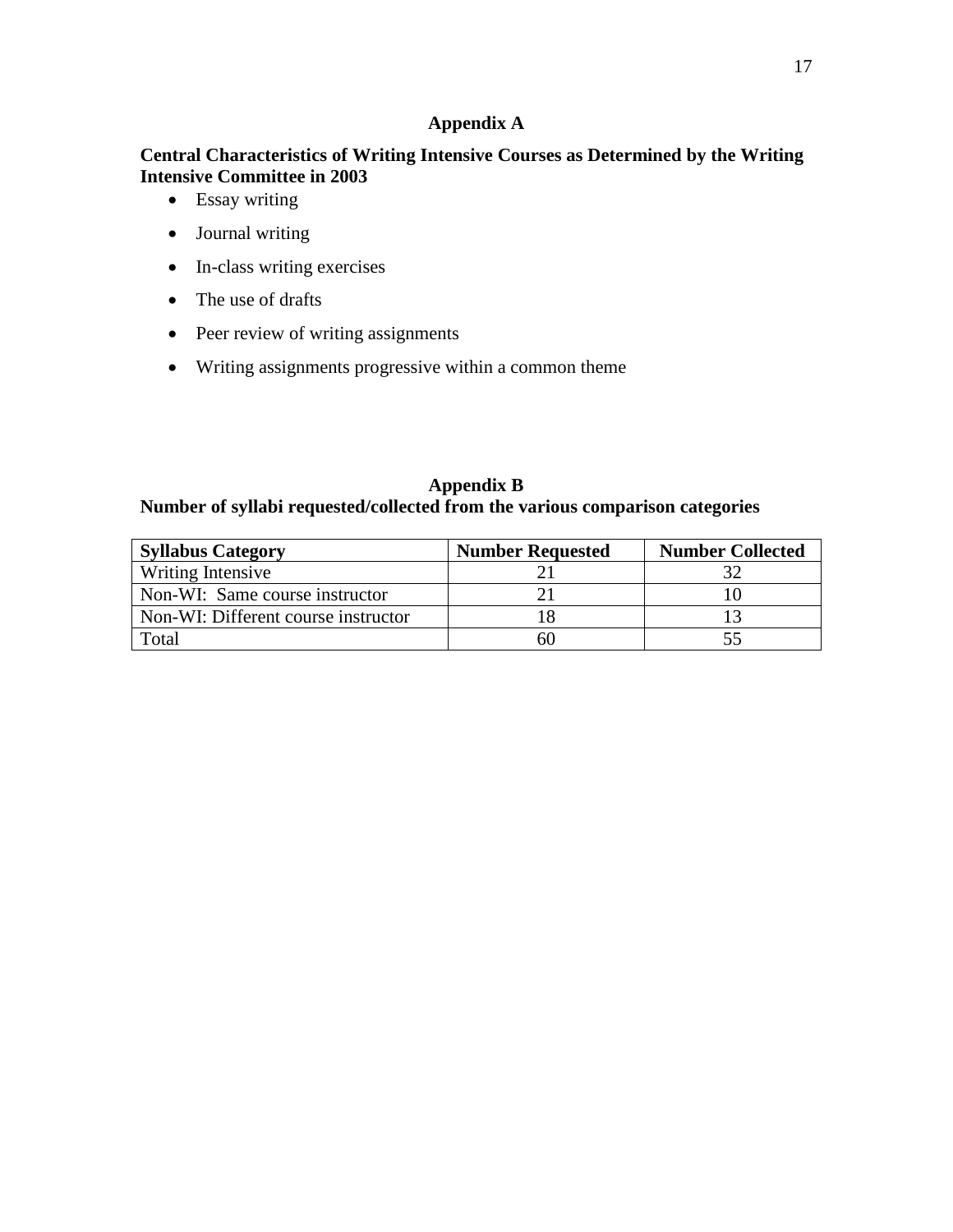## **Appendix C**

# **Syllabus Variable Coding List**

Grading Criteria – Items used in determining a student's final course grade

- In-class writing
- Journals
- Non-essay take-home assignments
- Short essays (1-3 pages)
- Medium essays (4-6 pages)
- Long essays (7 pages and up)
- Quizzes
- Exams
- Presentations
- Meetings with the instructor
- Class Participation

Conditional Elements – Characteristics of the above grading criteria\*

- Drafts
- Peer Review
- Graded
- Progressive within a common theme

\*Please note that these elements logically do not apply to the following grading criteria: quizzes, exams, presentations, meetings with the instructor, and class participation

## Miscellaneous – Other variables necessary for analysis

- Course number
- Writing intensive designation
- Academic program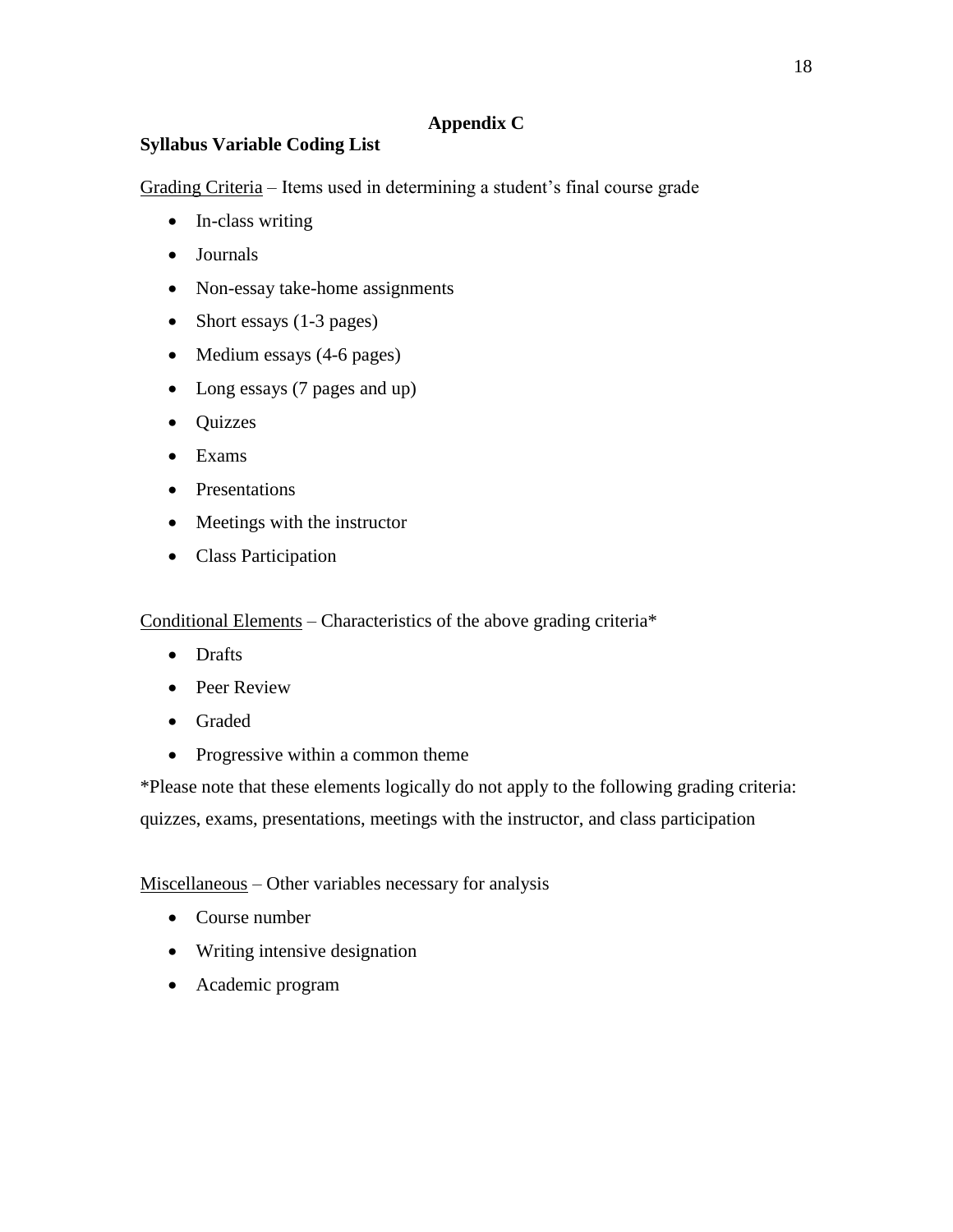# **Appendix D**

|            | Table 1. Percentage of writing-intensive courses using each grading criterion |  |
|------------|-------------------------------------------------------------------------------|--|
| $(n=32)$ . |                                                                               |  |

|                           | $%$ using |
|---------------------------|-----------|
| <b>Grading Criteria</b>   | criteria  |
| In-Class Writing          | 28.1      |
| Journals                  | 12.5      |
| Non-Essay Homework        | 21.9      |
| Short Essays (1-3 pages)  | 43.8      |
| Medium Essays (4-6 pages) | 59.4      |
| Long Essays (7+ pages)    | 37.5      |
| Quizzes                   | 28.1      |
| Exams                     | 68.8      |
| Meetings with Professor   | 12.5      |
| Participation             | 59.4      |
| Presentations             | 15.6      |

# **Table 2. Percentage of WI courses using drafts for various writing assignments.**

|                           | $%$ using |
|---------------------------|-----------|
| <b>Grading Criteria</b>   | drafts    |
| Short Essays (1-3 pages)  | 35.7      |
| Medium Essays (4-6 pages) | 36.8      |
| Long Essays $(7 + pages)$ | 50 O      |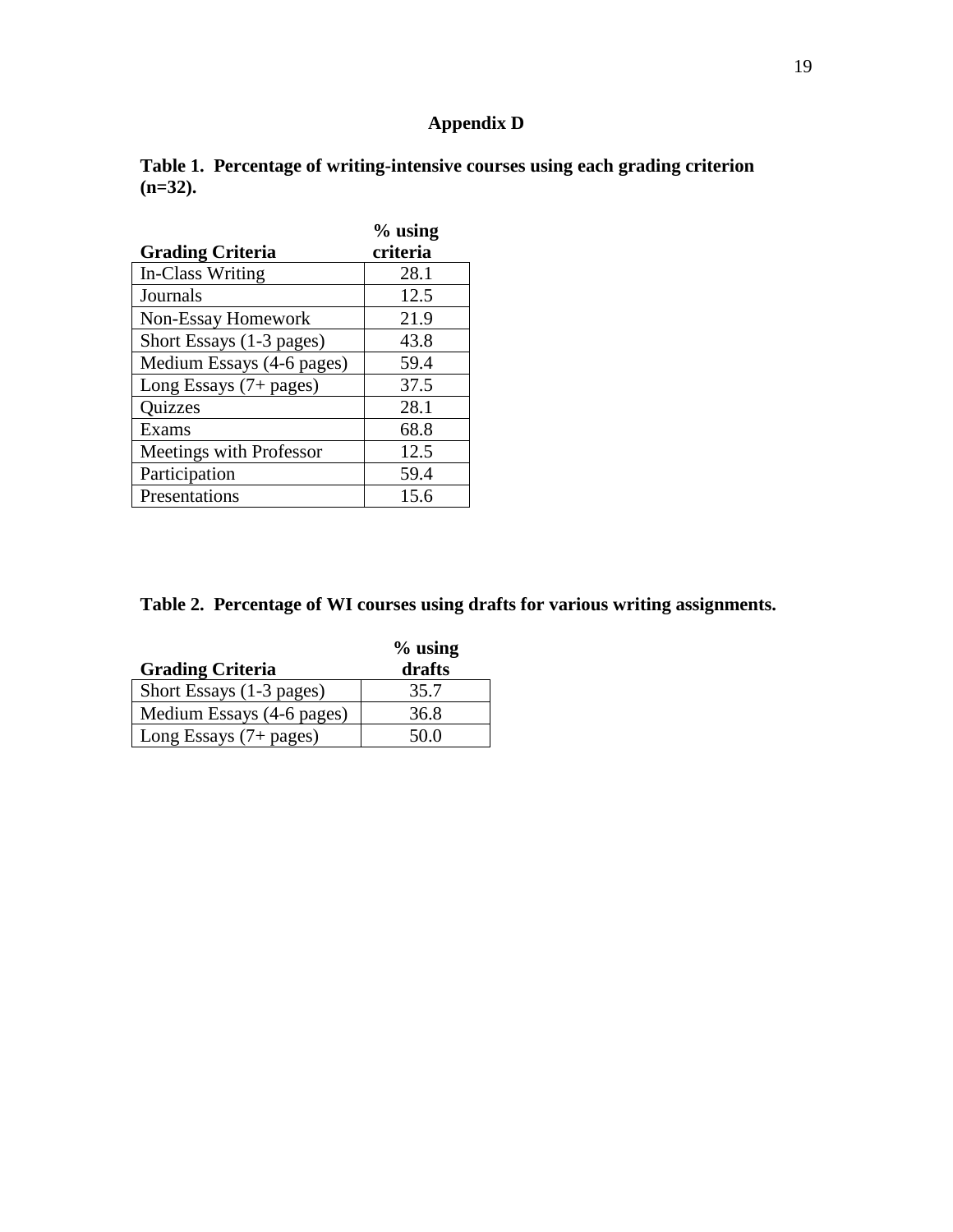|            | Table 3. Percentage of non writing-intensive courses using each grading criteria |
|------------|----------------------------------------------------------------------------------|
| $(n=23)$ . |                                                                                  |

|                           | $%$ using |
|---------------------------|-----------|
| <b>Grading Criteria</b>   | criteria  |
| In-Class Writing          | 17.4      |
| Journals                  | 13.0      |
| Non-Essay Homework        | 13.0      |
| Short Essays (1-3 pages)  | 21.7      |
| Medium Essays (4-6 pages) | 26.1      |
| Long Essays (7+ pages)    | 39.1      |
| Quizzes                   | 39.1      |
| Exams                     | 87.0      |
| Meetings with Professor   |           |
| Participation             | 65.2      |
| Presentations             | 8.7       |

# **Table 4. Percentage of non-WI courses using drafts for various writing assignments.**

| <b>Grading Criteria</b>   | % using drafts |
|---------------------------|----------------|
| Short Essays (1-3 pages)  |                |
| Medium Essays (4-6 pages) | 33.3           |
| Long Essays $(7 + pages)$ | 11 1           |

# **Table 5. Percentage of WIC and Non-WIC taught by the same instructor using each type of grading criterion (n=10).**

| <b>Grading Criteria</b>   | <b>Writing Intensive</b> | <b>Non-Writing Intensive</b> |
|---------------------------|--------------------------|------------------------------|
| In-Class Writing          | 40.0                     | 30.0                         |
| Journals                  | 10.0                     | 10.0                         |
| Non-Essay Homework        | 30.0                     | 30.0                         |
| Short Essays (1-3 pages)  | 40.0                     | 30.0                         |
| Medium Essays (4-6 pages) | 60.0                     | 30.0                         |
| Long Essays $(7 + pages)$ | 30.0                     | 40.0                         |
| Quizzes                   | 40.0                     | 40.0                         |
| Exams                     | 80.0                     | 90.0                         |
| Meetings with Professor   | 10.0                     | 0.0                          |
| Participation             | 50.0                     | 70.0                         |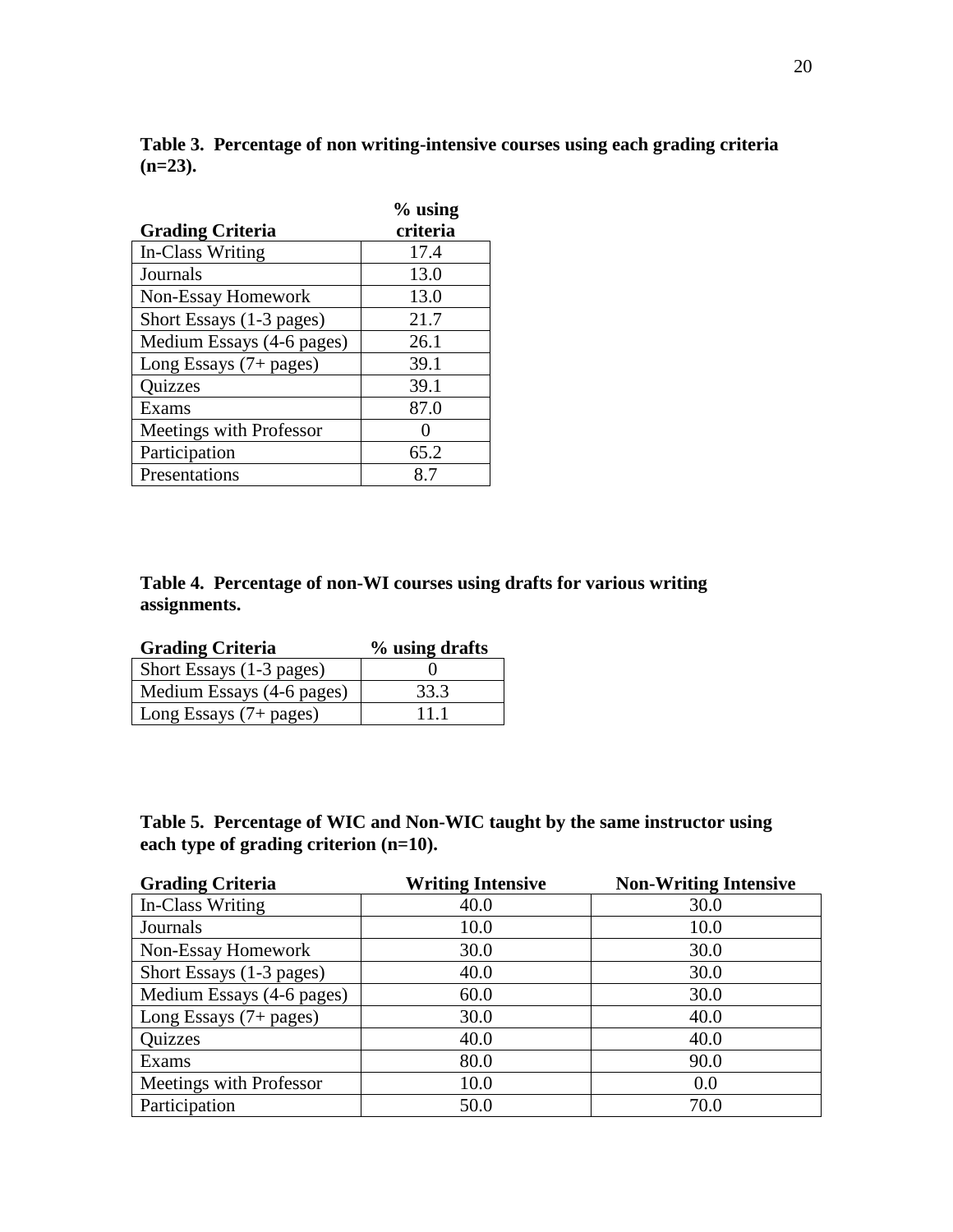| $\mathbf{r}$                                                                     |  |  |
|----------------------------------------------------------------------------------|--|--|
| <br>лонэ<br>1 v.v<br>$\cdot$ $\cdot$ $\cdot$<br><b>ADALLANT ATTO</b><br>-<br>___ |  |  |

| <b>Grading</b>      | Comm. | <b>Social</b><br><b>Natural</b> |                  | <b>Arts</b>    | <b>Humanities</b> |  |
|---------------------|-------|---------------------------------|------------------|----------------|-------------------|--|
| Criteria            |       | <b>Sciences</b>                 | <b>Sciences</b>  |                |                   |  |
| In-Class            | 43.5  | 14.3                            | $\theta$         | $\overline{0}$ | 10.5              |  |
| Writing             |       |                                 |                  |                |                   |  |
| Journals            | 17.4  | $\overline{0}$                  | $\overline{0}$   | $\overline{0}$ | 15.6              |  |
| Non-Essay           | 17.4  | 42.9                            | $\boldsymbol{0}$ | 66.7           | 5.3               |  |
| Homework            |       |                                 |                  |                |                   |  |
| <b>Short Essays</b> | 34.8  | 14.3                            | $\theta$         | $\overline{0}$ | 52.6              |  |
| $(1-3$ pages)       |       |                                 |                  |                |                   |  |
| Medium              |       |                                 |                  |                |                   |  |
| Essays $(4-6)$      | 60.9  | 14.3                            | $\overline{0}$   | 33.3           | 47.4              |  |
| pages)              |       |                                 |                  |                |                   |  |
| Long Essays         | 30.4  | 57.1                            | 33.3             | 33.3           | 42.1              |  |
| $(7 + pages)$       |       |                                 |                  |                |                   |  |
| Quizzes             | 26.1  | 28.6                            | $\overline{0}$   | 33.3           | 47.4              |  |
| Exams               | 73.9  | 71.4                            | 33.3             | 66.7           | 89.5              |  |
| Meetings            |       |                                 |                  |                |                   |  |
| with                | 4.3   | 14.3                            | $\overline{0}$   | $\overline{0}$ | 10.5              |  |
| Professor           |       |                                 |                  |                |                   |  |
| Participation       | 73.9  | 42.9                            | 33.3             | 33.3           | 63.2              |  |
| Presentations       | 13.0  | $\boldsymbol{0}$                | 33.3             | 66.7           | 5.3               |  |

**Table 6. Percentage of grading criteria used in each academic program.**

**Table 7. Percentage of draft use by academic program.**

| <b>Type of</b><br><b>Writing</b>     | Comm. | <b>Social</b><br><b>Sciences</b> | <b>Natural</b><br><b>Sciences</b> | <b>Arts</b> | <b>Humanities</b> |
|--------------------------------------|-------|----------------------------------|-----------------------------------|-------------|-------------------|
| <b>Short Essays</b><br>$(1-3$ pages) | 37.5  | U                                |                                   |             | 10.0              |
| Medium<br>Essays $(4-6)$<br>pages)   | 42.9  | 0                                |                                   |             | 33.3              |
| Long Essays<br>$(7 + \text{pages})$  | 14.3  | 75.0                             |                                   |             | 25.0              |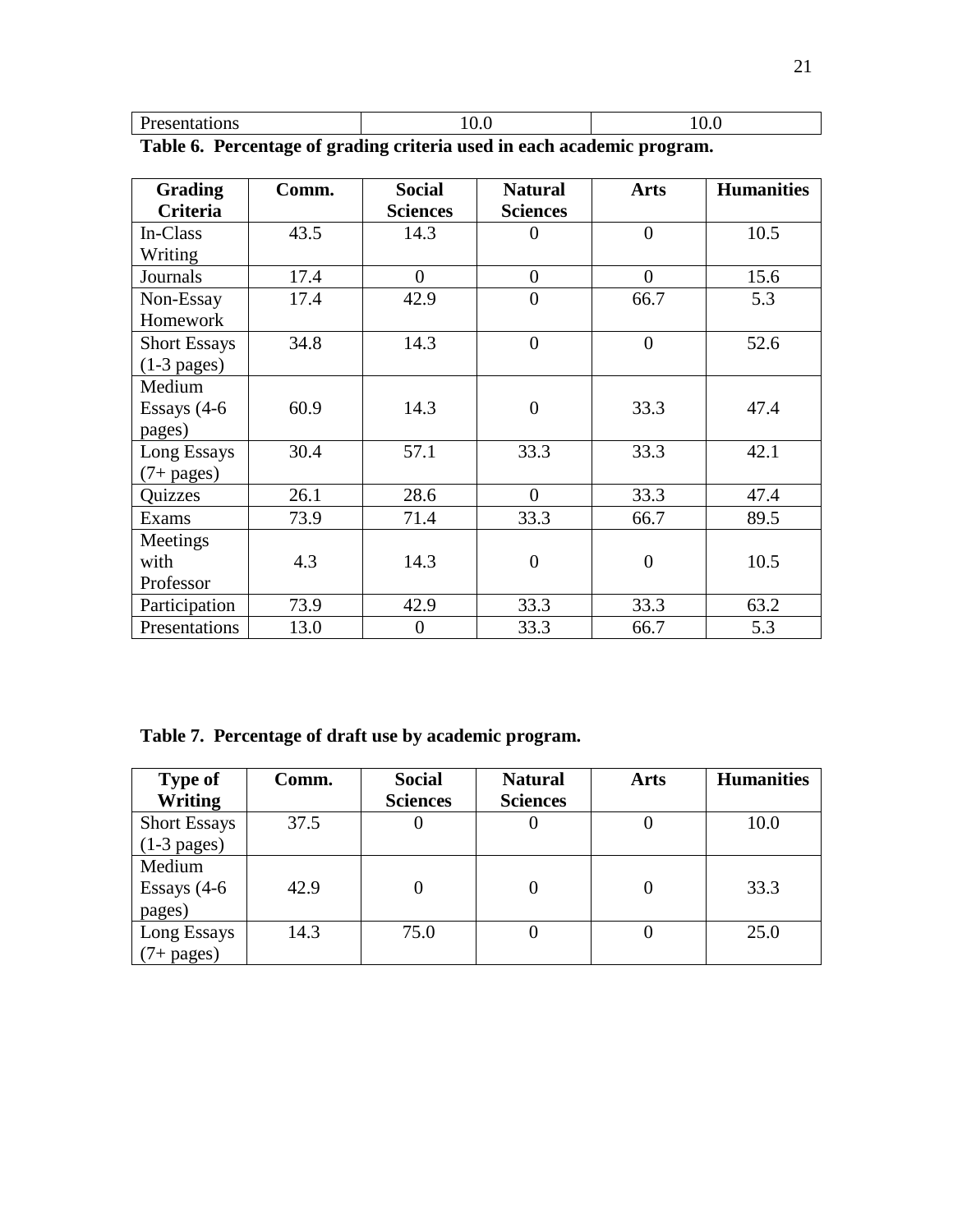|                     |           | Comm.          |                | <b>Social</b>    |                  | <b>Natural</b>   |                | <b>Arts</b>    |           | <b>Humanities</b> |
|---------------------|-----------|----------------|----------------|------------------|------------------|------------------|----------------|----------------|-----------|-------------------|
|                     |           |                |                | <b>Sciences</b>  |                  | <b>Sciences</b>  |                |                |           |                   |
| <b>Grading</b>      | <b>WI</b> | $N-$           | WI             | $N-$             | WI               | $N-$             | <b>WI</b>      | $N-$           | <b>WI</b> | $N-WI$            |
| <b>Criteria</b>     |           | WI             |                | WI               |                  | WI               |                | WI             |           |                   |
| In-Class            | 46.7      | 37.5           | 33.3           | $\overline{0}$   | $\overline{0}$   | $\overline{0}$   | $\overline{0}$ | $\Omega$       | 10.0      | 11.1              |
| Writing             |           |                |                |                  |                  |                  |                |                |           |                   |
| Journals            | 20.0      | 12.5           | $\overline{0}$ | $\overline{0}$   | $\overline{0}$   | $\overline{0}$   | $\overline{0}$ | $\theta$       | 10.0      | 22.2              |
| Non-Essay           | 20.0      | 12.5           | 66.7           | 25.0             | $\overline{0}$   | $\overline{0}$   | 50.0           | 100            | 10.0      | $\overline{0}$    |
| Homework            |           |                |                |                  |                  |                  |                |                |           |                   |
| <b>Short Essays</b> | 46.7      | 12.5           | 33.3           | $\overline{0}$   | $\overline{0}$   | $\overline{0}$   | $\overline{0}$ | $\overline{0}$ | 60.0      | 44.4              |
| $(1-3$ pages)       |           |                |                |                  |                  |                  |                |                |           |                   |
| Medium              | 73.3      | 37.5           | 33.3           | $\overline{0}$   | $\overline{0}$   | $\overline{0}$   | 50.0           | $\theta$       | 60.0      | 33.3              |
| Essays $(4-6)$      |           |                |                |                  |                  |                  |                |                |           |                   |
| pages)              |           |                |                |                  |                  |                  |                |                |           |                   |
| Long Essays         | 26.7      | 37.5           | 66.7           | 50.0             | 50.0             | $\overline{0}$   | 50.0           | $\overline{0}$ | 40.0      | 44.4              |
| $(7 + pages)$       |           |                |                |                  |                  |                  |                |                |           |                   |
| Quizzes             | 20.0      | 37.5           | $\overline{0}$ | 50.0             | $\boldsymbol{0}$ | $\overline{0}$   | 50.0           | $\theta$       | 50.0      | 44.4              |
| Exams               | 73.3      | 75.0           | 33.3           | 100              | $\overline{0}$   | 100              | 50.0           | 100            | 90.0      | 88.9              |
|                     |           |                |                |                  |                  |                  |                |                |           |                   |
| Meetings            | 6.7       | $\overline{0}$ | 33.3           | $\overline{0}$   | $\overline{0}$   | $\overline{0}$   | $\theta$       | $\theta$       | 20.0      | $\overline{0}$    |
| with                |           |                |                |                  |                  |                  |                |                |           |                   |
| Professor           |           |                |                |                  |                  |                  |                |                |           |                   |
| Participation       | 73.3      | 75.0           | 33.3           | 50.0             | 50.0             | $\overline{0}$   | $\overline{0}$ | 100            | 60.0      | 66.7              |
| Presentations       | 13.3      | 12.5           | $\overline{0}$ | $\boldsymbol{0}$ | 50.0             | $\boldsymbol{0}$ | 50.0           | 100            | 10.0      | $\boldsymbol{0}$  |

**Table 8. Percentage of grading criteria used by WIC and Non-WIC across academic programs.**

### **Appendix E**

### **Agreements**

This evaluation was not requested by the Writing Intensive Committee. As a course project for their Program Evaluation course, the two evaluators (second year PhD students in Applied Social Psychology) were seeking a project. In a discussion with a professor about the project, it was suggested to one of the evaluators that they consider doing a project on the WI curriculum. The Writing Intensive Committee kindly permitted the evaluators to join their committee in planning and carrying out this evaluation.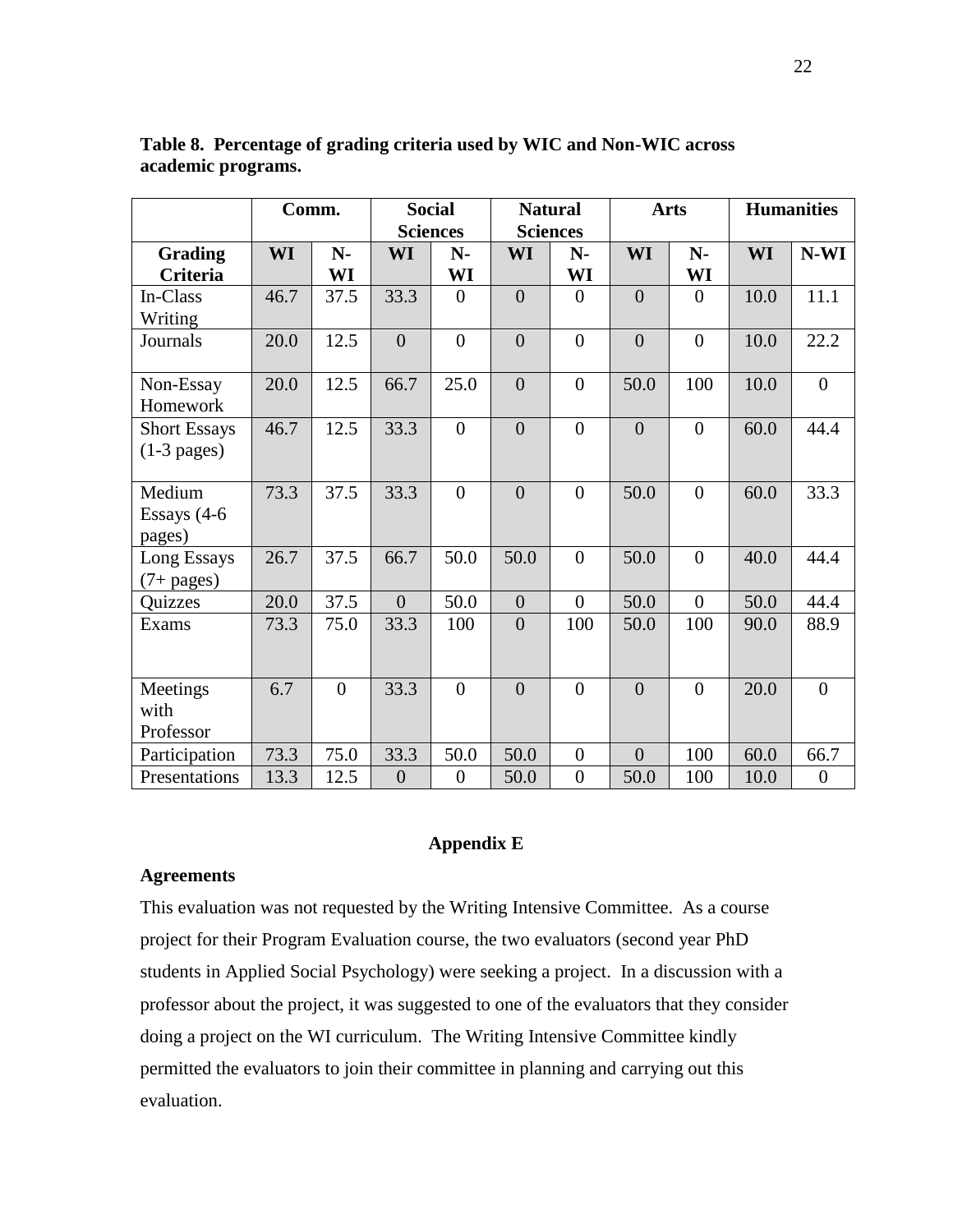#### **Appendix F**

#### **Detailed Methods Section**

This evaluation began with the evaluators contacting Dr. Birge in order to obtain two informational pamphlets about the Writing Across the Curriculum program, one of which was developed for faculty and the other one of which was developed for students. These pamphlets provided background information on the WAC program, and stated the goals and objectives of the WI courses.

The evaluators were invited by the WI committee to come to their meetings and participate in planning an evaluation of the WI courses. The evaluators met with the committee in order to develop evaluation goals for both groups that would be compatible and complimentary. In these meeting the evaluators learned what information the members were interested in obtaining. Following a review of the goals of the evaluation, it was decided that the process of evaluating the WI curriculum would be multi-phased. Gathering information about the current implementation of the WI courses was determined to be the first phase, and it was agreed that this would be carried out by the evaluators. Future phases would be conducted in the future, and would involve more indepth information gathering. Research by Dr. Birge into evaluations of WI courses at other universities showed that George Mason University had developed a very similar type of implementation evaluation.

A list of questions that needed to be answered by the evaluation was developed by the evaluators in conjunction with committee members. The informational needs of the committee suggested to the evaluators than an analysis of class syllabi could be used to determine how WI criteria were being implemented. It was decided that the evaluation of the implementation of WI criteria would be limited to classes taught in the last five years (1998-2003).

Some syllabi had already been collected by the committee. These were given to the evaluators and were used as the basis for the collection of more syllabi. It was decided to set a goal of obtaining syllabi from 50% of the WI courses. Three comparison groups were selected. Firstly, 61 syllabi from WI classes were identified. Then, a non-WI comparison group was created comprising two parts. 21 classes were identified that were non-WI classes which exactly matched a WI class and was taught by the same